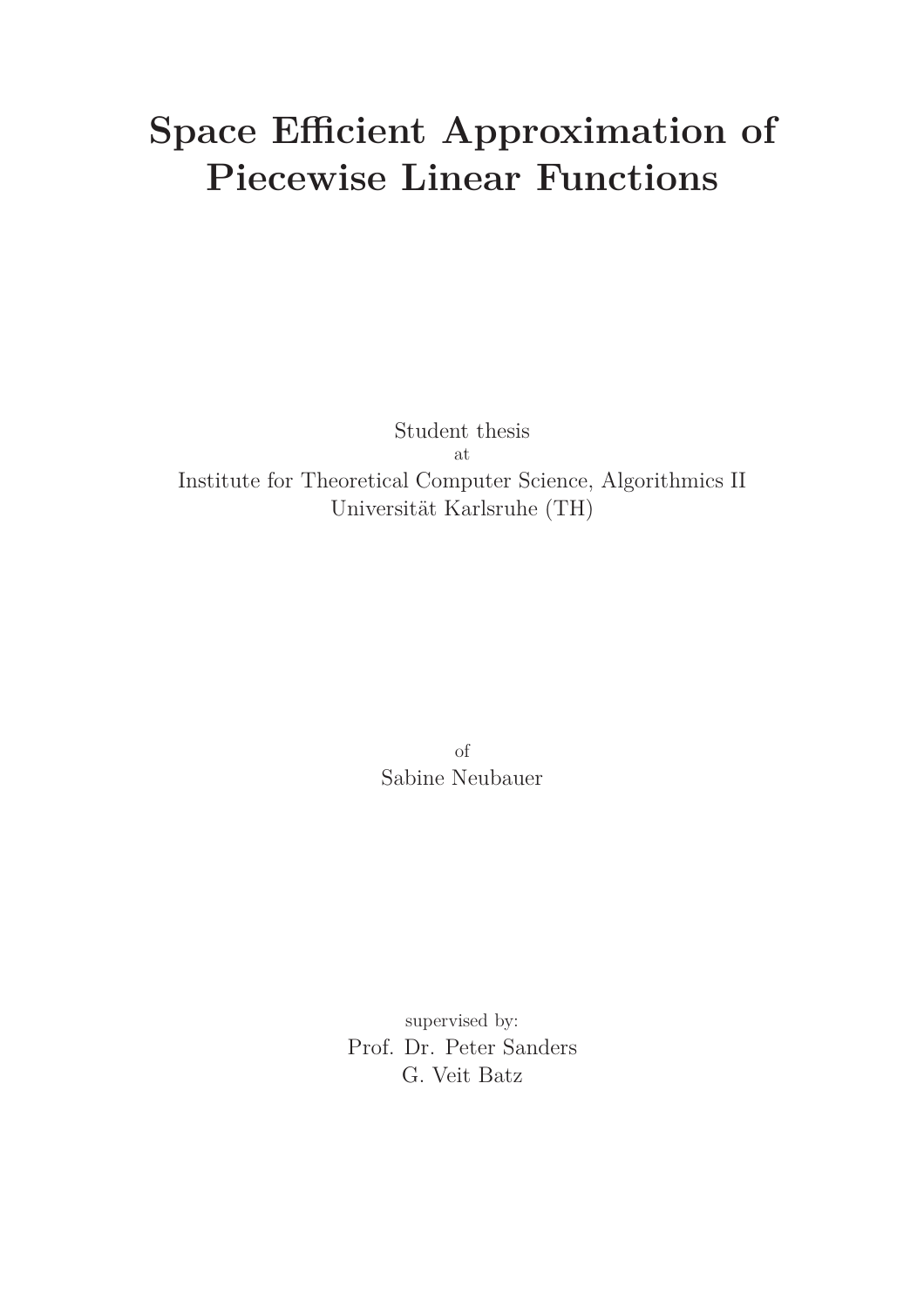#### **Abstract**

In this work, we compute upper bounds of piecewise linear functions which is a special case of piecewise linear approximation. There are several application areas like pattern recognition or cartography. The goal is to reduce the number of sampling points while still preserving the characteristics of given data. The problem of approximating a given piecewise linear function with *n* sampling points by another piecewise linear function such that the euclidean distance between the two functions is limited by an error bound and the number of the resultant sampling points is minimum can be solved in  $\mathcal{O}(n)$  time.

Therefore, we study and implement an algorithm of Imai and Iri [\[II87\]](#page-23-0). We describe the basic idea and all needed components in detail. In our experiments we examine the results and analyse the benefit for our application, time-dependent route planning.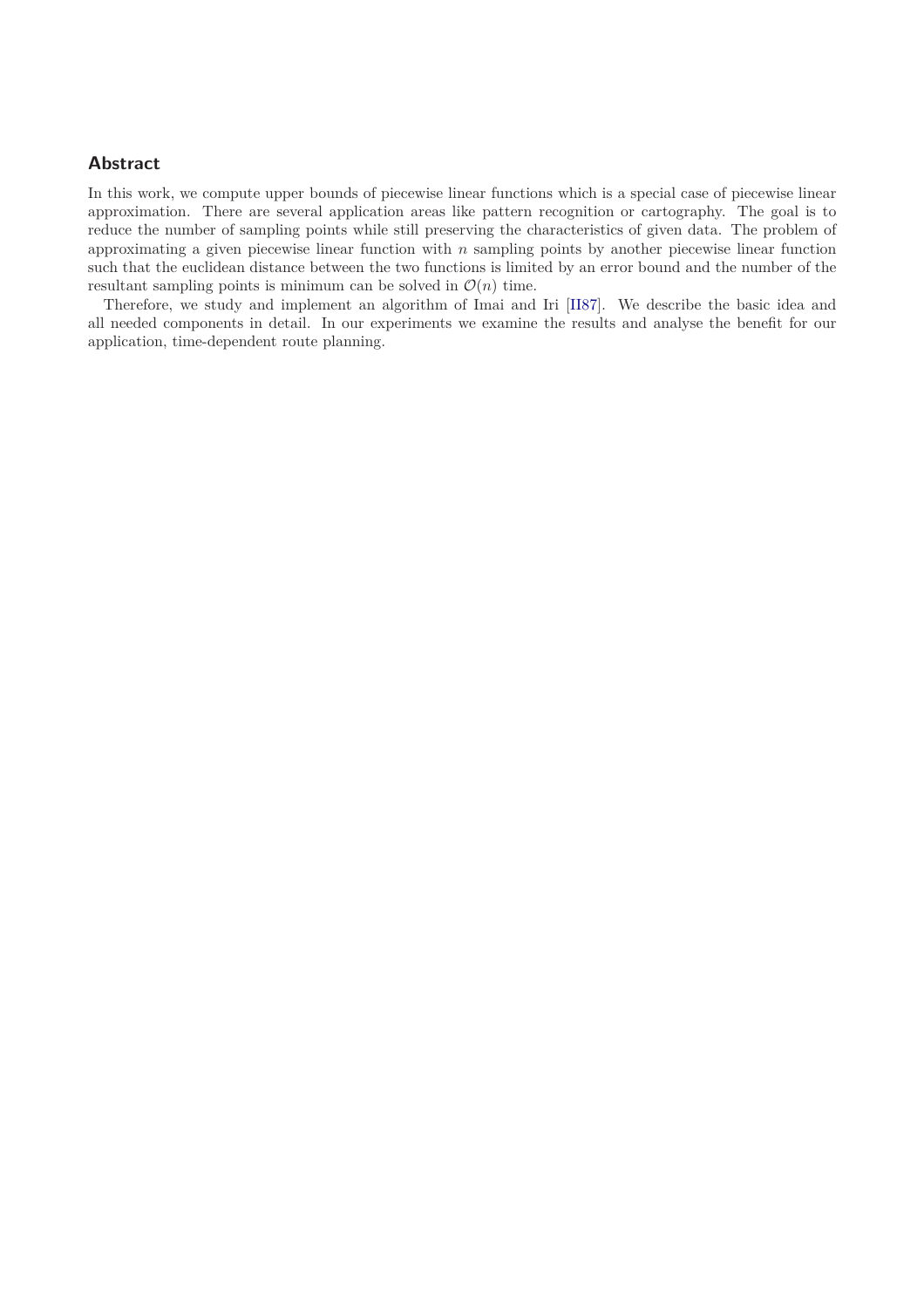## **Contents**

| 1            | <b>Introduction</b>        |                |
|--------------|----------------------------|----------------|
|              | Motivation<br>1.1          |                |
|              | 1.2                        | $\overline{4}$ |
|              | 1.3                        | $\overline{5}$ |
|              | Outline<br>1.4             | -5             |
| $\mathbf{2}$ | <b>Algorithmic Details</b> | 5              |
|              | 2.1                        | $\overline{5}$ |
|              | 2.2                        | $\overline{7}$ |
|              | 2.3                        | -9             |
|              | 2.4                        | -11            |
|              | 2.5                        | <sup>13</sup>  |
| 3            | <b>Experiments</b>         | 14             |
|              | Environment<br>3.1         | 14             |
|              | 3.2<br>Instances           | -14            |
|              | 3.3                        | -15            |
|              | 3.4                        | -18            |
| 4            | <b>Future Work</b>         | 22             |
| 5.           | <b>Conclusion</b>          | 22             |
| 6            | <b>Appendix</b>            | 23             |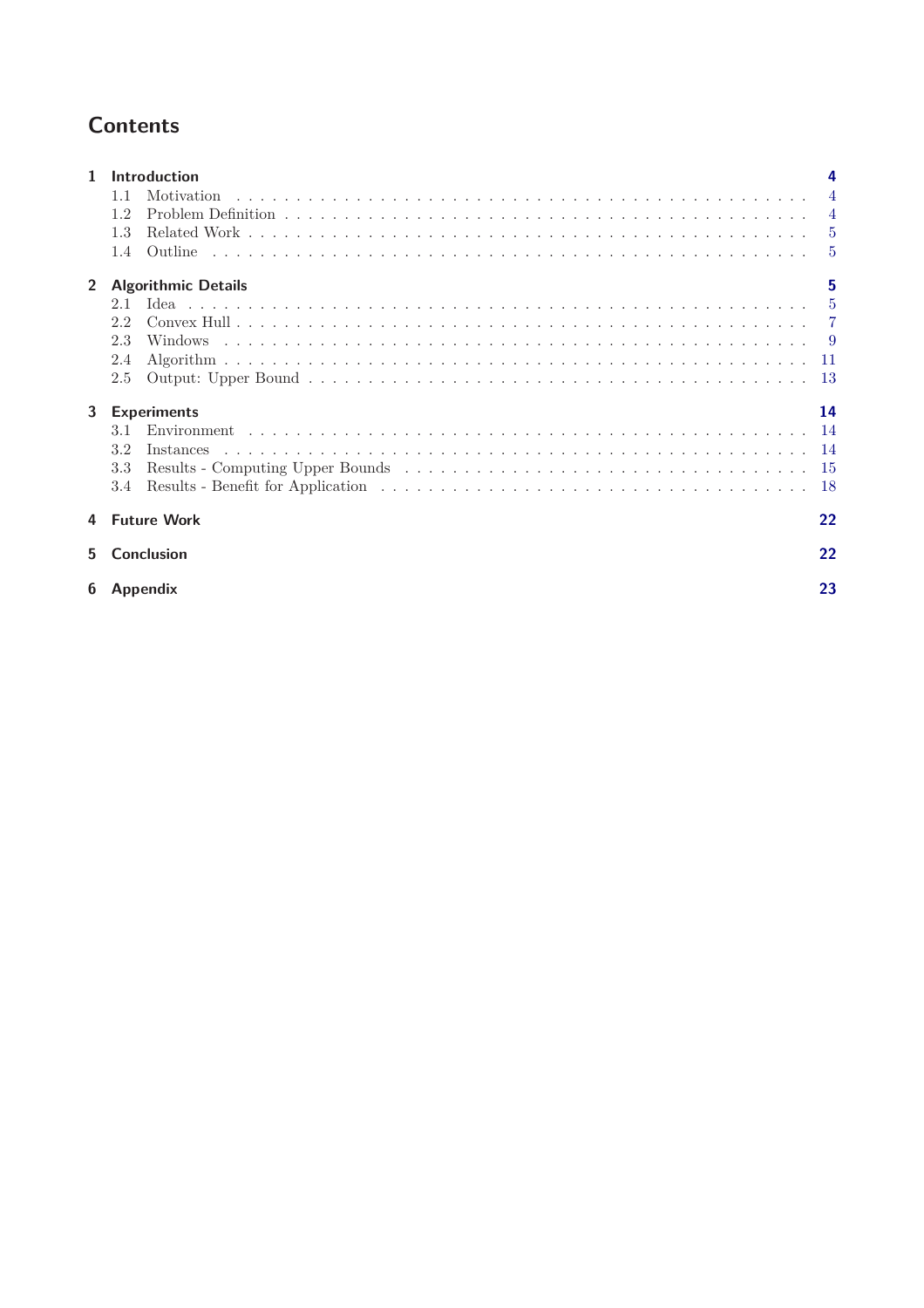### <span id="page-3-1"></span><span id="page-3-0"></span>**1 Introduction**

#### **1.1 Motivation**

Piecewise linear approximation has several applications in various fields of computer science like pattern recognition, motion planning or cartography. The goal is to reduce the complexity of given data as much as possible while still preserving the most important characteristics as the case may be the geometrically run of a street or river in the context of cartography.

Our application lies in the context of route planning. In order to offer time-dependent routing a hierarchical speedup technique, the so-called contraction hierarchies [\[Gei08\]](#page-23-1), is generalized to networks with time-dependent edge weights [\[BDSV09\]](#page-23-2). The objective function in this case is travel-time. The edge costs are functions  $f: \mathbb{R} \to \mathbb{R}$  represented as piecewise linear functions and fulfill the FIFO-property:  $\forall \tau < \tau' : \tau + f(\tau) < \tau' + f(\tau')$ , i.e. there is no overtaking. Because the complexities of these time-dependent edge weights grow with progressive contraction approximations are needed.

#### <span id="page-3-2"></span>**1.2 Problem Definition**

Let  $p_1 = (x_1, y_1), p_2 = (x_2, y_2), \ldots, p_n = (x_n, y_n)$  be an ordered set of points in  $\mathbb{R}^2$  with  $x_1 < x_2 < \ldots < x_n$ . Let  $f : [x_1, x_n] \to \mathbb{R}$  be a function whose graph  $y = f(x)$  in the xy-plane is a polygonal line connecting points  $p_1, p_2, \ldots, p_n$ . Then *f* is a *piecewise linear and x-monotone function*.

Such a function *f* with *n* sampling points should be approximated by another piecewise linear function *g* with a smaller number of links *m*. In general there are the following two kinds of problems in this context.

**min-# problem:** minimize *m* under consideration of a given error bound for the distance between *f* and *g*

**min**- $\epsilon$  **problem:** minimize the distance  $\epsilon$  between  $f$  and  $g$  for a given number of links  $m$ 

Furthermore, there are two categories depending on whether the sampling points of *g* are required to be a subset of the input function  $f$ . In the following, we focus on the min- $\#$ -problem and arbitrary approximated sampling points.

There are several ways to define the error bounds concerning the limited gap between the given function and the approximated function. On the one hand, it can be requested to compute an upper or a lower bound of the given function. But also approximations lying inside a corridor between a lower and an upper error bound are interesting. That means, it should be possible to define only one or both error bounds. On the other hand, the error bounds can be absolute or relative.



<span id="page-3-3"></span>Figure 1: This figure illustrates the described model. A piecewise linear function  $f$  with  $n = 14$  sampling points is plotted. This function is approximated given a relative upper error bound  $\epsilon$  and an absolute lower error *e*. The resultant function  $g$  has  $m = 8$  sampling points.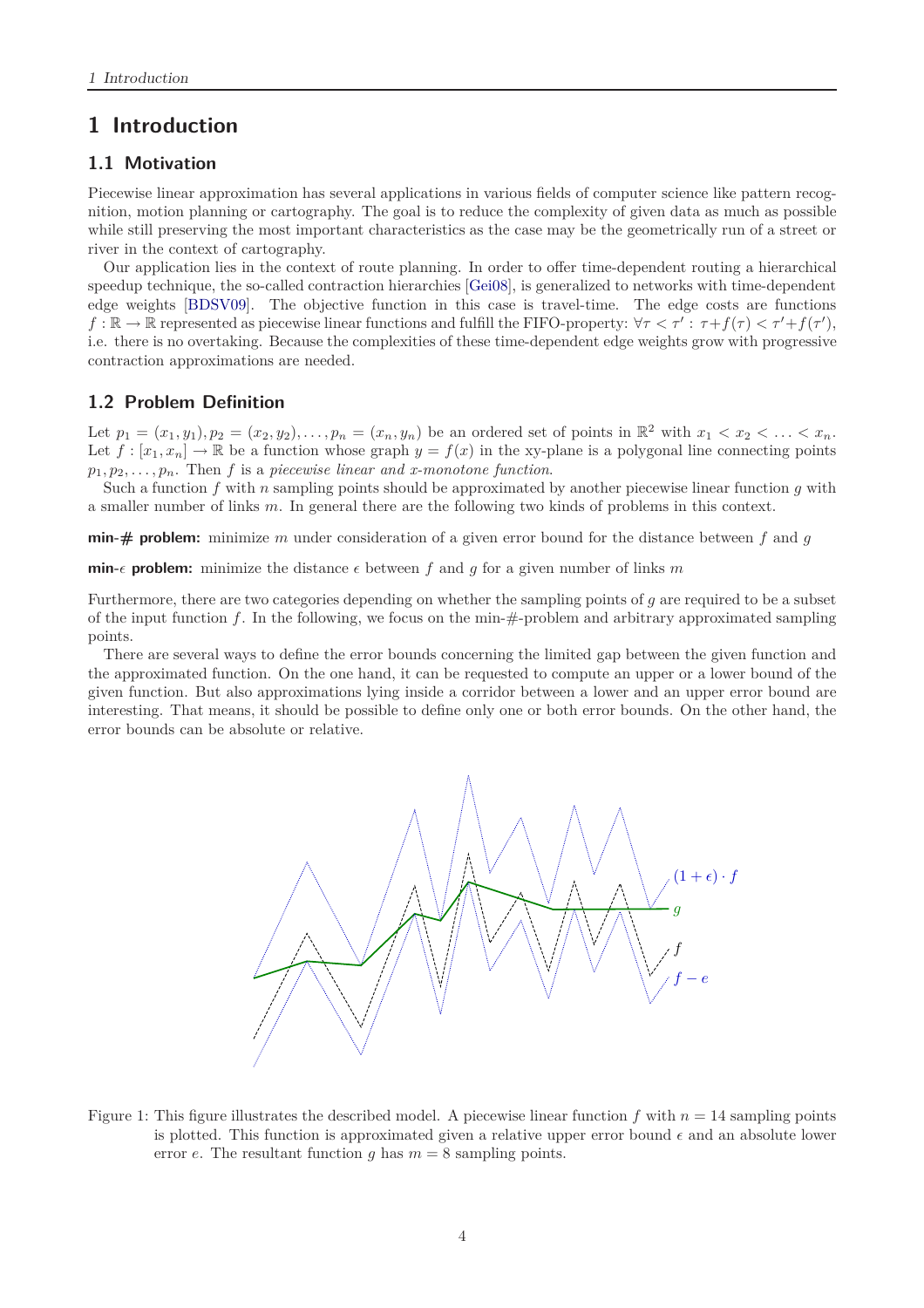Figure [1](#page-3-3) shows an approximation of a piecewise linear function lying inside a corridor around the given function. The upper bound is defined by a relative error  $\epsilon$  whereas the lower bound is specified by an absolute error *e*. The given function *f* has  $n = 14$  sampling points. This number is minimized to  $m = 8$  sampling points of the approximated function *g*.

In the following sections, we present an algorithm which is adaptable to the different conditions. It is possible to compute upper or lower bounds as well as approximations with this algorithm. Furthermore, it can deal with relative and absolute error bounds. In this work, we focus on computing upper bounds satisfying a relative error bound. For a given piecewise linear function  $f$  and a relative error  $\epsilon$  we compute a piecewise linear function  $g \geq (1 + \epsilon) \cdot f$  with minimal number of sampling points which is an upper bound of *f*.

#### <span id="page-4-0"></span>**1.3 Related Work**

Several papers concerning piecewise linear approximation of polygons have been published. One of the most famous algorithms solving this problem is the heuristic Douglas-Peucker [\[DP73\]](#page-23-3) line simplification algorithm. But the points of the approximated function are restricted to be a subset of the input function. Suri [\[Sur86\]](#page-23-4) described an algorithm allowing arbitrary points. The basic idea is to compute a minimum link path in a simple polygon using shortest path trees and visibility polygons. In order to achieve a runtime of  $\mathcal{O}(n)$  methods of [\[GHL](#page-23-5)<sup>+</sup>86] are used. However, this algorithm is rather complicated.

There are also some papers focusing on the approximation of piecewise linear functions. In general, these algorithms are simpler because several characteristics of piecewise linear functions like x-monotonicity and simplicity can be utilized. On the one hand, Tomek [\[Tom74\]](#page-23-6) gave two heuristic algorithms for this special problem. On the other hand, Imai and Iri [\[II87\]](#page-23-0) have presented an algorithm running in  $\mathcal{O}(n)$  which is optimal in matters of the output complexity. The algorithm is based on the same idea as [\[Sur86\]](#page-23-4) and utilizes an algorithm for the convex hull problem.

#### <span id="page-4-1"></span>**1.4 Outline**

We present the algorithm in [\[II87\]](#page-23-0) and analyse the results. Furthermore, we study the advantages we can take of using this algorithm approximating the travel-time functions. In particular we make the following contributions:

- We illustrate the basic idea of the algorithm in [\[II87\]](#page-23-0). Moreover, we address all elements of the algorithm before formulating it and analysing the output. (Section [2\)](#page-4-2)
- We give an overview of our experiments. On the one hand, we have implemented the algorithm of [\[II87\]](#page-23-0) in order to compute upper bounds and study the results of our implementation. On the other hand, we generalize the algorithm. We compute piecewise linear approximations and show the benefit for our application, time-dependent route planning. (Section [3\)](#page-13-0)

## <span id="page-4-2"></span>**2 Algorithmic Details**

#### <span id="page-4-3"></span>**2.1 Idea**

The basic idea of the algorithm in [\[II87\]](#page-23-0) is to compute a minimum link path through a tunnel. In our case, the tunnel is built by the function *f* itself and the upper error bound. Imagine a light source covering the entry of the tunnel. This light source illuminates a part of the tunnel and divide it in a visible part and several invisible parts. The intersection of boundaries of the visible part and the invisible part containing the exit of the tunnel is the so-called *window* where the first point of the approximated function lies. The remaining points are computed in the same way.

This idea is illustrated by Figure [2.](#page-5-0) In order to formalize it we need some definitions of different terms on visibility.

#### <span id="page-4-4"></span>**Definition 1** (visibility)**:**

**point-to-point-visibility:** Two points  $p$  and  $q$  are *visible*, if the line segment joining them lies inside  $P$ .

**edge-to-point-visibility:** A *point p* of a polygon *P* is *visible from an edge e* of *P*, if there exists a point *q* on *e* which is visible from *p*.

**edge-to-edge-visibility:** An *edge e ′* is *visible from an edge e*, if there is a point on *e ′* which is visible from *e*.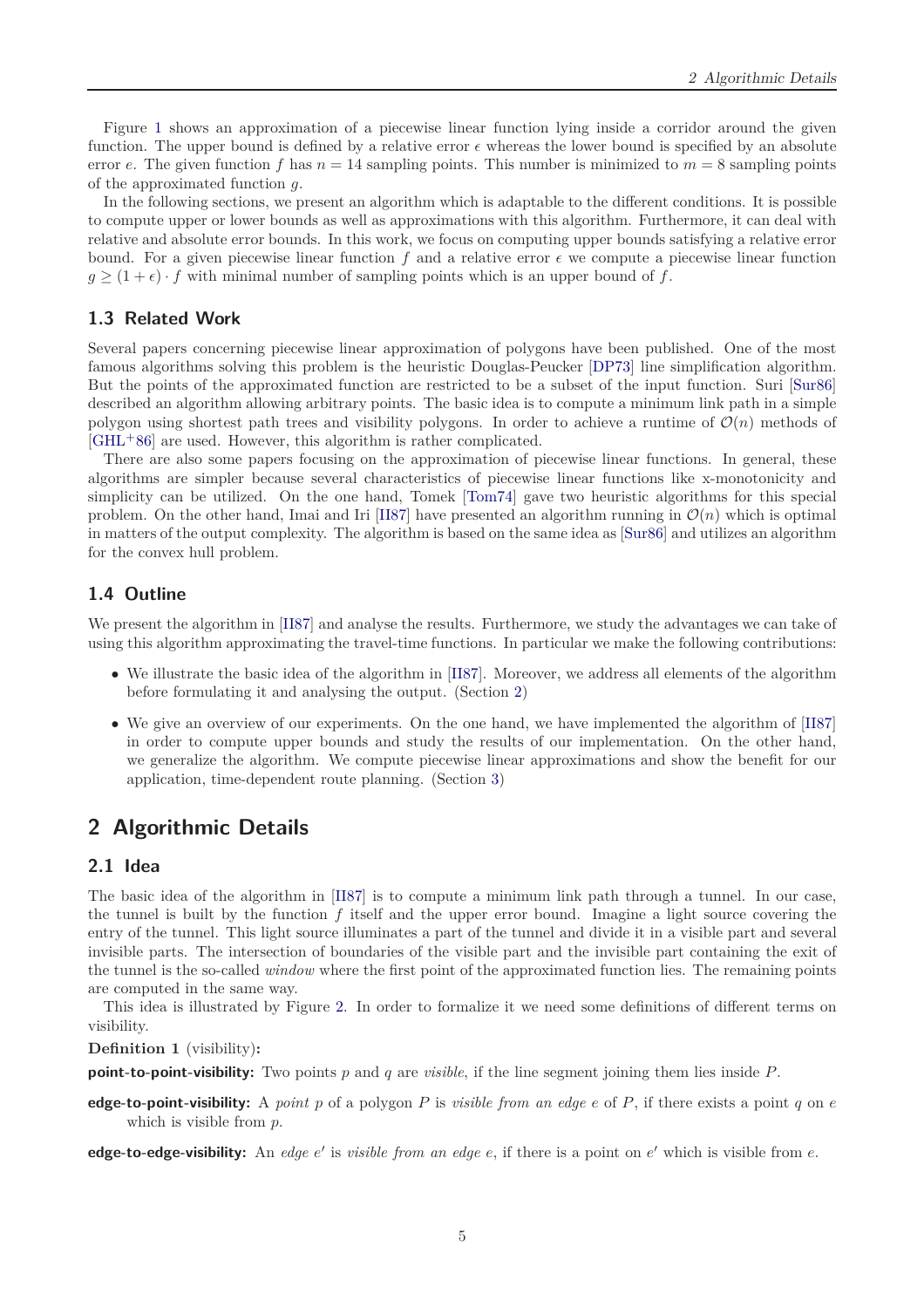**weak visibility polygon:** The set of points in *P* which are visible from at least one point of the edge *e* is called the *weak visibility polygon* from  $P$  concerning  $e$  and is denoted by  $VP(P, e)$ .

*Note:* The visibility from *e* separates the polygon *P* into  $VP(P, e)$  and several other polygons invisible from *e*.

Definition [1](#page-4-4) is visualized by Figure [2.](#page-5-0) A tunnel, which is a closed polygon *P*, with an imagined light source covering the entry *e* of the tunnel is plotted. The weak visibility polygon *V P*(*P, e*) from the entry *e* of the polygon *P* is shaded. Furthermore, the polygons invisible from *e* are denoted by  $P_1, \ldots, P_5$ .



<span id="page-5-0"></span>Figure 2: This figure depicts the basic idea of the algorithm. It shows the tunnel, which is a polygon *P*, with an imagined light source covering the entry *e* of the tunnel. This light source illuminates a part of the tunnel, the so-called visible polygon  $VP(P, e)$ , which is shaded. In this way the tunnel is partitioned in  $VP(P, e)$  and several invisible parts  $P_1, \ldots, P_5$ . The first window determined by the intersection of boundaries of the visible polygon and the invisible part *P*<sup>5</sup> containing the exit of the tunnel is drawn. In the next step, we move the light source so that it covers this window. The remaining windows are computed in the same way.

Algorithm [1](#page-6-1) puts the described idea in practice. First of all, the polygon *P*<sup>1</sup> which is the starting point of the algorithm is initialized and the entry of the tunnel *e*<sup>1</sup> is memorized (line [1-](#page-6-2)[6\)](#page-6-3). The condition in line [7](#page-6-4) checks whether the exit of the tunnel is visible from the current edge  $e_i$ . If the exit is not visible, the next window  $e_{i+1}$  is computed. Furthermore, the remaining polygon  $P_{i+1}$  which is the base for the next step is determined and a further point of the approximated function  $q_i$  is appointed (line [8-](#page-6-5)[11\)](#page-6-6). If the exit of the tunnel is visible, the last two points of the approximated function are computed (line [12](#page-6-7)[-13\)](#page-6-8).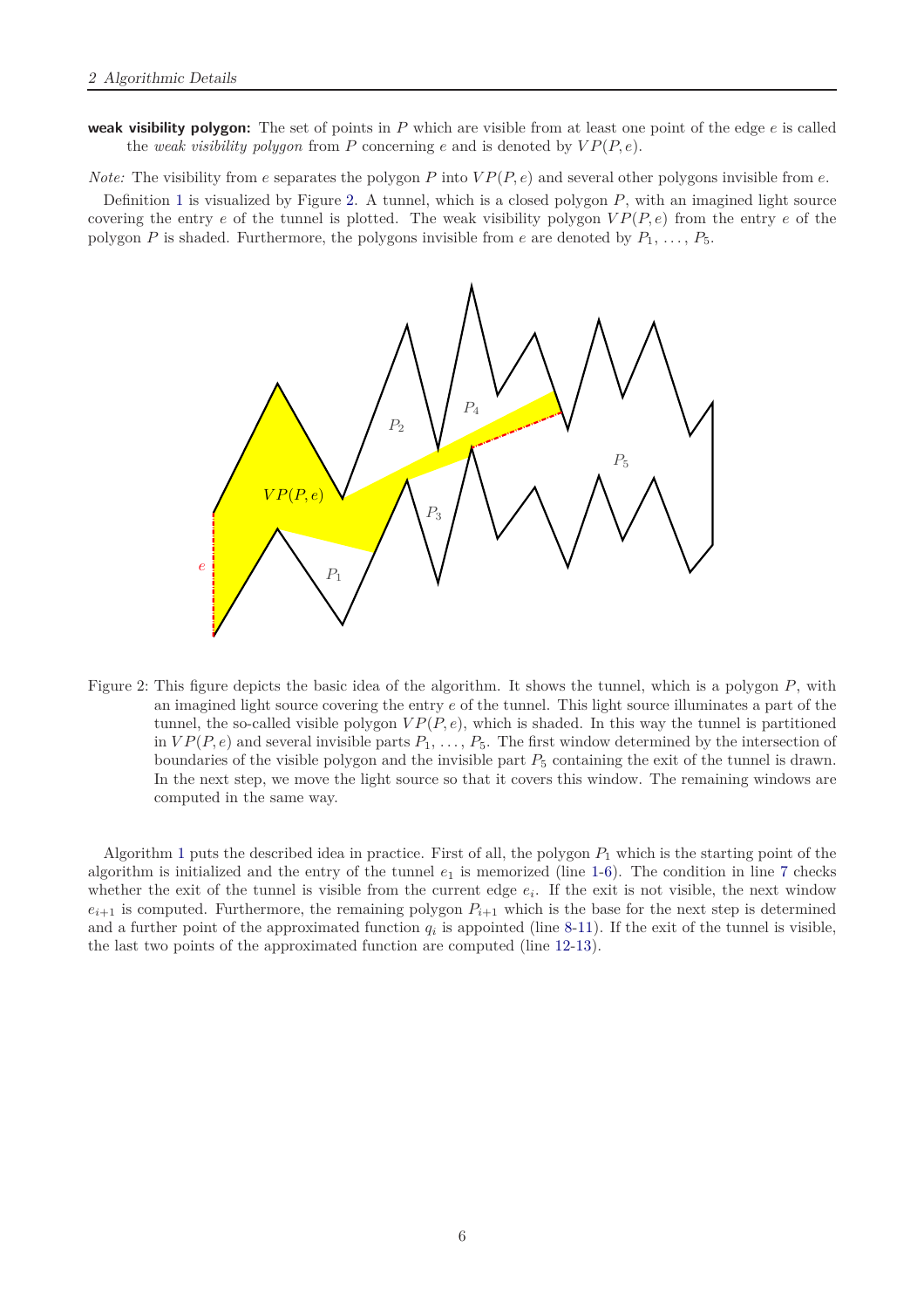**Algorithm 1**: Basic idea

<span id="page-6-5"></span><span id="page-6-4"></span><span id="page-6-3"></span><span id="page-6-2"></span><span id="page-6-1"></span>**Input**: function *f* defined by  $p_1 = (x_1, y_1), p_2 = (x_2, y_2), \ldots, p_n = (x_n, y_n)$ , relative error bound  $\epsilon$ **Output:** approximated function  $q_1, q_2, \ldots, q_m$ **<sup>1</sup> for** *j=1* **to** *n* **do** *p −* **<sup>2</sup>** *<sup>j</sup> ←− p<sup>j</sup>* ; // lower boundary of tunnel *z*  $\left[ p_j^+ \longleftarrow (x_j, (1+\epsilon)y_j)$  ; // upper boundary of tunnel  $P_1 \longleftarrow$  polygon  $p_1^-$ 1 *p −* **4**  $P_1$  ← polygon  $p_1^- p_2^- \dots p_n^- p_n^+ p_{n-1}^+ \dots p_1^+$ ;  $e_1 \longleftarrow [p_1^+, p_1^-];$ **<sup>6</sup>** *i ←−* 1; **7** while  $[p_n^+, p_n^-]$  *is not visible from*  $e_i$  *<i>in polygon*  $P_i$  **do** *e*<sub>*i*</sub>+1 *←−* window from  $e_i$  to  $[p_n^+, p_n^-]$  in polygon  $P_i$ ;  $P_{i+1} \longleftarrow$  polygon invisible from  $e_i$  containing  $[p_n^+, p_n^-]$  in polygon  $P_i$ ; **10**  $\left| q_i \right|$  ← point of intersection of the line containing  $e_{i+1}$  and the edge  $e_i$ ; **<sup>11</sup>** *i*++; **12**  $m \leftarrow i+1$  ; **f**<sub>13</sub> find a point  $q_{m-1}$  on edge  $e_i$  and a point  $q_m$  on edge  $[p_n^+, p_n^-]$  which are visible from each other in polygon *Pm−*<sup>1</sup> ; **<sup>14</sup> return** *q*1*, . . . , q<sup>m</sup>*

<span id="page-6-8"></span><span id="page-6-7"></span><span id="page-6-6"></span>In [\[II87\]](#page-23-0) Imai and Iri show that Algorithm [1](#page-6-1) solve the given problem. They give a proof for the following theorem whereas they consider an absolute error bound.

**Theorem [1](#page-6-1).** *The polygonal line*  $q_1q_2...q_m$  *obtained by Algorithm* 1 *is an approximate polygonal line with relative upper error bound*  $\epsilon$  *having the minimum number of points.* 

#### <span id="page-6-0"></span>**2.2 Convex Hull**

The crucial point of Algorithm [1](#page-6-1) is to compute the windows efficiently. Of course, one possibility is to compute the visibility polygons itself, but this leads to a runtime of  $\mathcal{O}(mn \log n)$  where m denotes the output complexity and is rather slow. Hence, we use computational-geometric algorithms for the convex hull problem in order to avoid computing the visibility polygons explicitly. Thereby we achieve a runtime of  $\mathcal{O}(n)$ .

**Definition 2** (convex hull)**:**

**convex set:** A set  $M \subseteq \mathbb{R}^2$  is *convex*, if for any two points  $p, q \in M$ , and any  $0 \leq \lambda \leq 1$ ,  $\lambda p + (1 - \lambda)q \in M$ .

**convex hull:** The *convex hull CH*(*P*) of a polygon *P* is the smallest convex set containing *P*.

For computing the convex hull we utilize an algorithm of Sklansky [\[Skl72\]](#page-23-7). Bykat [\[Byk78\]](#page-23-8) has detected that the algorithm does not always work. But Toussaint and Avis [\[TA82\]](#page-23-9) have shown that Sklansky's algorithm works for a special class of simple polygons so-called weakly externally visible polygons. A polygonal chain like the given function belongs to this class of simple polygons.

<span id="page-6-9"></span>**Definition 3** (visibility)**:**

**weak external visibility:** A simple polygon *P* is called *weakly externally visible*, if for every point *p* on the boundary of *P* there exists an infinite half-line starting at *p* in any direction which intersects *P* only in *p*.

*Note*: Every point on the boundary of *P* is visible from some "observation" point external to *P*. If a simple polygon *P* is weakly externally visible, it can be completely surrounded by a circle.

Figure [3](#page-7-0) illustrates Definition [3.](#page-6-9) It shows two polygons surrounded by a circle whereas the left one is not weakly externally visible in contrast to the right one. On the left hand side, there is no "observation" point *o* on the surrounding circle which is visible to *p*.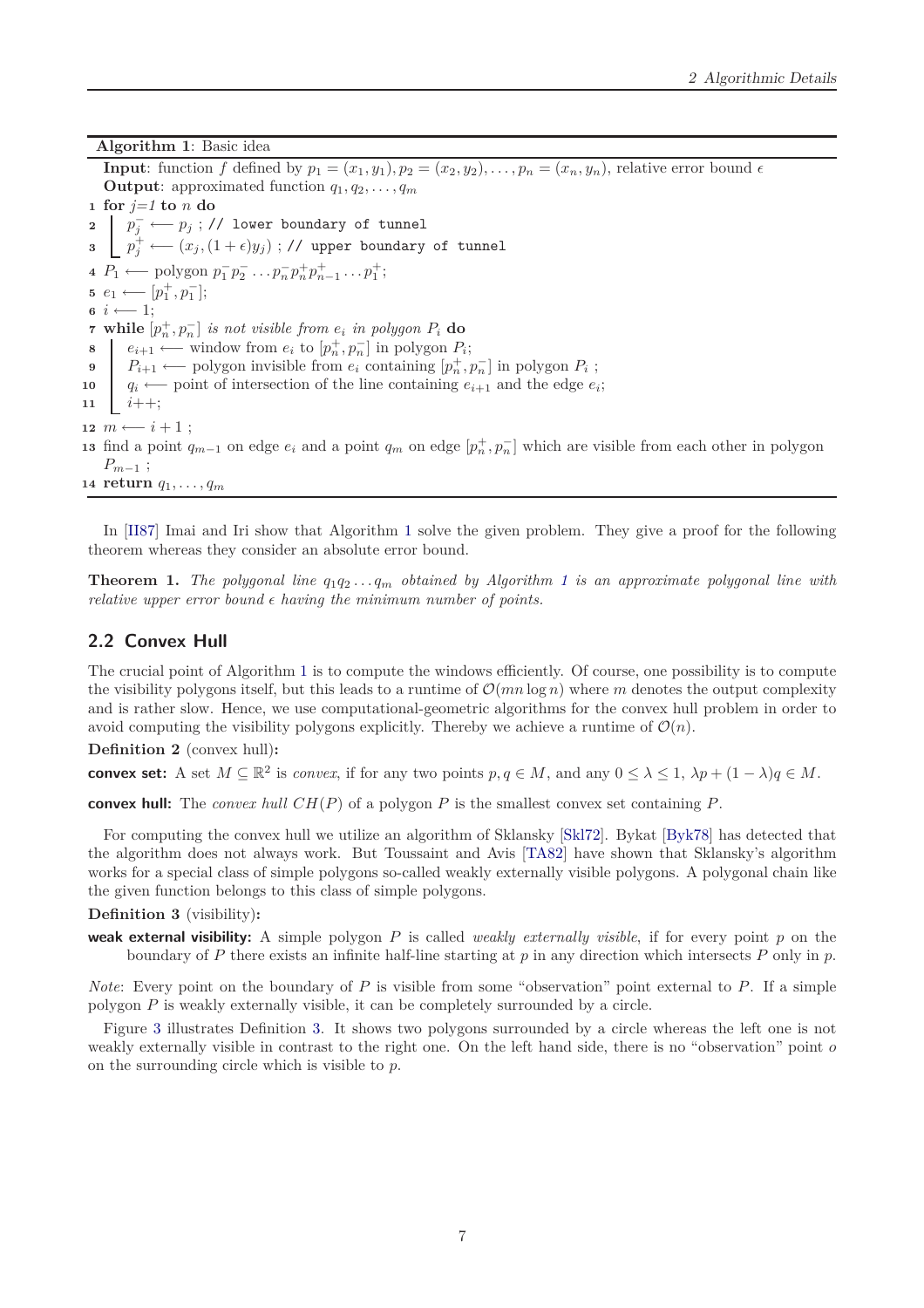

<span id="page-7-0"></span>Figure 3: This figure depicts two similar polygons surrounded by a circle. The left one is not weakly externally visible, because it exists no infinite half-line starting at *p* in any direction which intersects the polygon only in *p*. On the right hand, the point *p* is visible from the "observation" point *o* on the surrounding circle. The right polygon is weakly externally visible.

#### **Algorithm 2**: CH-Polygon

```
Input: vertices of polygon P p_1 p_2 \ldots p_n in clockwise order
   Output: convex hull of P
 1 j ←− index of vertex with minimum y coordinate;
 2 k ←− j ;
 3 finished ←− false ;
 4 while not finished do
 5 b S ←− C(p_{(k+1) \text{mod } n}); // convexity indicator of vertex p_{(k+1) \text{mod } n}<br>6 if S > 0 then // p_{(k+1) \text{mod } n} is a convex vertex
 6 if S > 0 then // p_{(k+1) \text{mod } n} is a convex vertex
 7 if (k+2) \text{ mod } n == j then
 8 finished ←− true;
 9 else
10 | k++;
11 else \frac{1}{p(k+1)\pmod{n}} is a concave vertex
12 delete(p_{(k+1) \text{mod } n});13 if k \mod n \neq j then
14 k−−;
15 else
16 k++;
17 return P;
```
<span id="page-7-4"></span>The formulation of Algorithm [2](#page-7-1) is based on [\[TA82\]](#page-23-9). The algorithm checks for each vertex successively whether it is part of the convex hull or not. The convexity indicator of vertex  $p_{(k+1) \text{mod } n}$  in line [5](#page-7-2) specifies whether it is about a right turn (convex vertex) or a left turn (concave vertex). It is defined as follows:

$$
C(p_{(k+1) \mod n}) = (y_{(k+1) \mod n} - y_{k \mod n})(x_{(k+2) \mod n} - x_{(k+1) \mod n})
$$
  
+ 
$$
(x_{k \mod n} - x_{(k+1) \mod n})(y_{(k+2) \mod n} - y_{(k+1) \mod n})
$$
 (1)

The value of the convexity indicator is assigned to the variable *S*. The sign indicates whether the angle at  $p_{(k+1) \text{mod } n}$  is convex. If  $S > 0$  the angle is convex whereas when  $S < 0$  it is concave. If  $S = 0$  the three points  $p_k$  mod *n*,  $p_{(k+1) \text{mod } n}$  and  $p_{(k+2) \text{mod } n}$  are collinear and the point  $p_{(k+1) \text{mod } n}$  is definitely no vertex of the convex hull of *P*.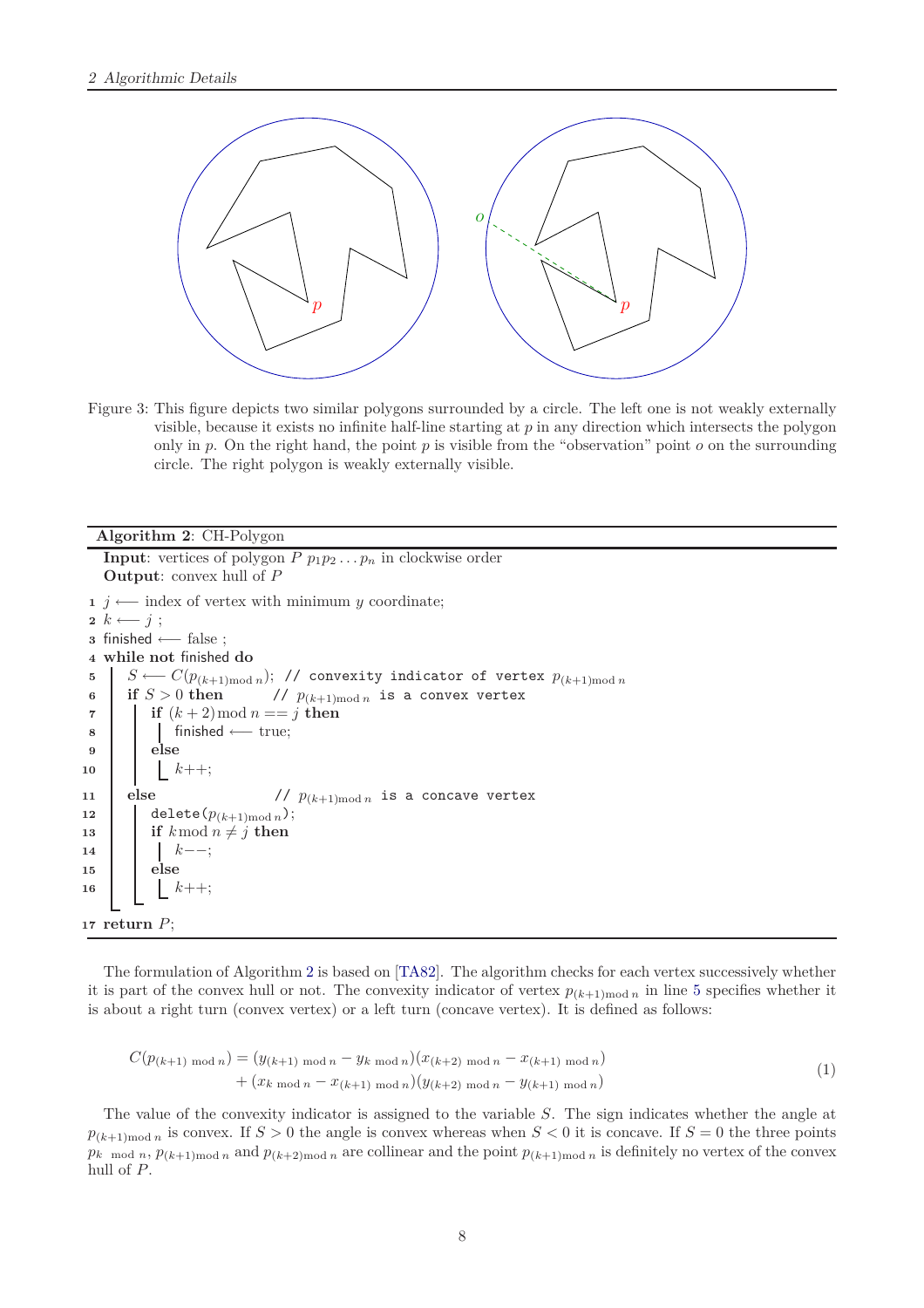Figure [4](#page-8-1) shows the result of Algorithm [2](#page-7-1) applied to the weakly externally visible polygon of Figure [3.](#page-7-0) The algorithm starts at point  $p_6$  and checks for each vertex of the polygon in clockwise order whether it is convex. The points  $p_4$ ,  $p_8$  and  $p_9$  are deleted because they are concave vertices. The remaining vertices form the convex hull of the given polygon.



<span id="page-8-1"></span>Figure 4: This figure presents the result of Algorithm [2](#page-7-1) applied to the weakly externally visible polygon of Figure [3.](#page-7-0) The algorithm starts at point  $p_6$  and checks for each vertex of the polygon in clockwise order whether it is convex. The points  $p_4$ ,  $p_8$  and  $p_9$  are concave vertices. Hence, they are not part of the dashed polygon which depicts the determined convex hull.

<span id="page-8-2"></span>Toussaint and Avis [\[TA82\]](#page-23-9) show the correctness of Algorithm [2](#page-7-1) for weakly externally visible polygons. This result is formulated in Theorem [2.](#page-8-2)

**Theorem 2.** *Given a weakly externally visible polygon P ′ , Algorithm [2](#page-7-1) finds the convex hull of P ′ .*

#### <span id="page-8-0"></span>**2.3 Windows**

As described in Algorithm [1](#page-6-1) we iteratively compute windows in order to find the points of the approximated function. Of course, it is possible to determine the windows by computing the visibility polygons explicitly. But there are some geometric properties of windows concerning the convex hulls of the function itself and the upper error bound which we utilize to compute the windows more efficiently. These properties are taken from [\[II87\]](#page-23-0).

#### **Definition 4** (window)**:**

**window:** The *window* in *P* from an edge *e* to another edge *e ′* is defined as the intersection of boundaries of *VP*(*P, e*) and the invisible polygon  $P'$  containing  $e'$ .

Let  $[p^+, p^-]$  be a window with  $p^+ \in [p_{i-1}^+, p_i^+]$  and  $p^- \in [p_{j-1}^-, p_j^-]$ . Let the polygon P' be built by the upper boundary  $p^+p_i^+p_{i+1}^+ \dots p_n^+$  and the lower boundary  $p^-p_j^ \bar{j}$   $\bar{p}_{j+1}$   $\ldots$   $\bar{p}_n$ . The goal is to determine the window from edge  $[p^+, p^-]$  to  $[p_n^+, p_n^-]$  in  $P'$ .

For a piecewise linear function *g* given by the polygonal line of  $u_1u_2 \ldots u_k$  with  $u_i = (x_i, y_i) \; CH^+(u_1 \ldots u_k)$ denotes the convex hull of the region  $\{(x, y)|y \ge g(x), u_1 \le x \le u_k\}$  and  $CH^{-}(x_1...x_k)$  denotes the convex hull of the region  $\{(x, y)|y \le g(x), x_1 \le x \le x_k\}.$ 

For three points *u*, *v* and *w* the angles ∠<sup>+</sup>*uvw* and ∠<sup>−</sup>*uvw* are defined as in Figure [5.](#page-9-0) The angle ∠<sup>+</sup>*uvw* identifies the angle between the edges  $[v, u]$  and  $[v, w]$  measured counterclockwise. The angle ∠ $^-uvw$  is defined as the angle between the edges  $[v, u]$  and  $[v, w]$  measured clockwise.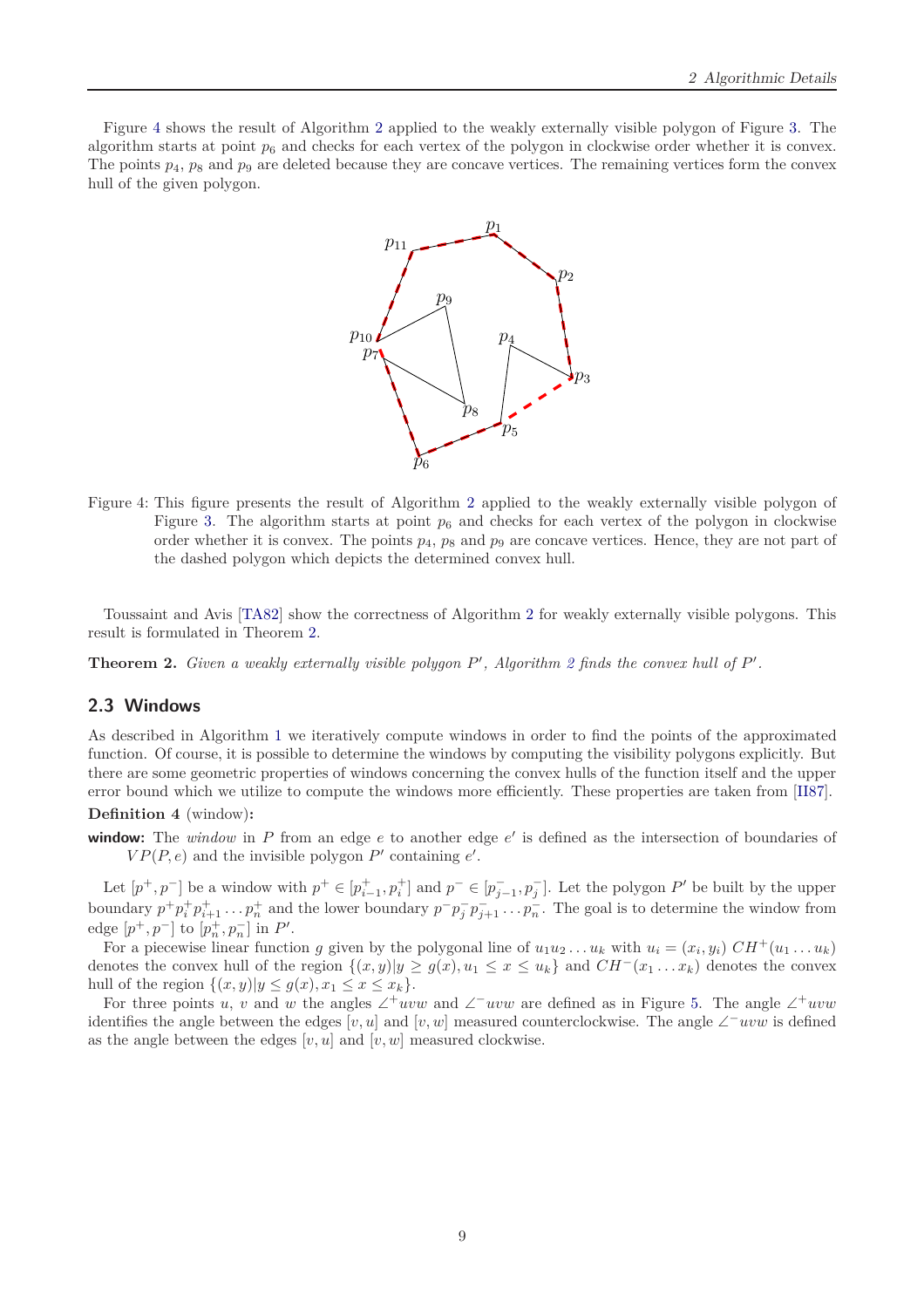

<span id="page-9-0"></span>Figure 5: Definition of ∠ <sup>+</sup>*uvw* and ∠ *<sup>−</sup>uvw*

The following two lemmas concerning the correlation of convex hulls and windows are extracted from [\[II87\]](#page-23-0).

<span id="page-9-3"></span>**Lemma 1.** *For*  $k \ge \max\{i, j\}$ *, the following three propositions are equivalent.* 

- $\left\{ \left( i\right) \right. \left[ p_{k}^{+},p_{k}^{-}\right]$   $is \; visible\; from\; \left[ p^{+},p^{-}\right]$
- *(ii)*  $CH^+(p^+p_i^+p_{i+1}^+\ldots p_k^+)$  *and*  $CH^-(p^-p_j^-)$  $\overline{f}_j^p$  *p*<sub> $j+1$ </sub>  $\ldots$  *p*<sub>*k*</sub></sub><sup> $)$ </sup> *have no common interior point (but they may touch each other)*
- <span id="page-9-2"></span>*(iii) there are two separating lines (which coincide with each other in case the two convex hulls touch each other at more than one point) of*  $CH^+(p^+p_i^+p_{i+1}^+ \ldots p_k^+)$  *and*  $CH^-(p^-p_j^ \overline{f}$  *p*<sub> $\overline{j}$ </sup> +1  $\ldots$  *p*<sub>*k*</sub></sub><sup>*n*</sup>) *each of which supports the two convex hulls at points*  $r^+$  *and*  $l^-$  *or at*  $r^-$  *and*  $l^+$ *, respectively.*

Figure [6](#page-9-1) visualize the introduced terms of Lemma [1.](#page-9-2) Depending on the edge  $[p^+, p^-]$  the convex hulls, the supporting points and the separating lines  $[r^+, l^-]$  and  $[l^+, r^-]$  are plotted exemplarily.



<span id="page-9-1"></span>Figure 6: This figure illustrates the introduced terms depending on the edge [*p* <sup>+</sup>*, p<sup>−</sup>*]. *CH*<sup>+</sup> and *CH<sup>−</sup>* denote the convex hulls and are depicted as shaded areas.  $r^-, r^+, l^-$  and  $l^+$  identify the supporting points. The two separating lines are dotted.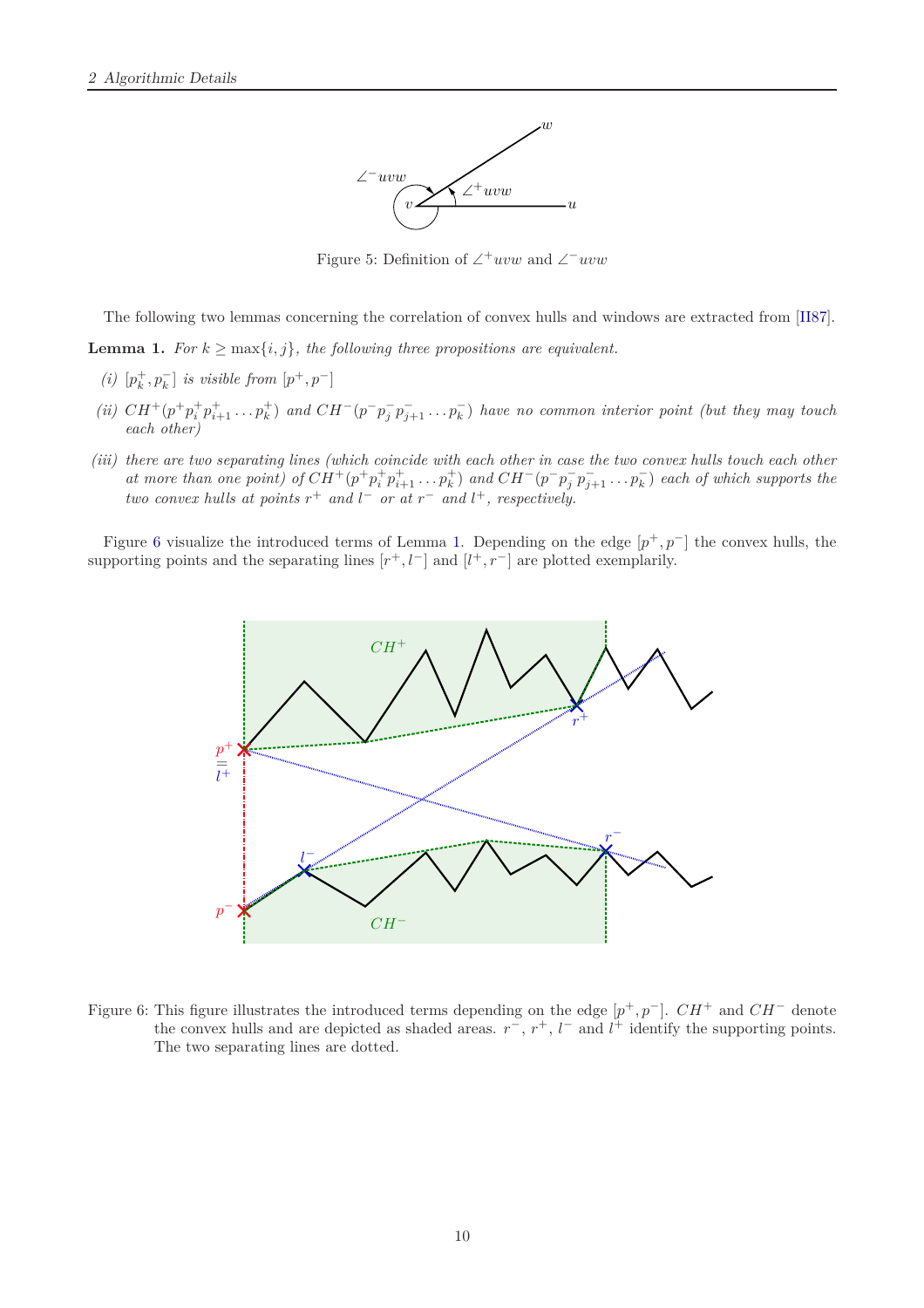<span id="page-10-1"></span>**Lemma 2.** For  $k \ge \max\{i, j\}$ , let us suppose that  $CH^+(p^+p_i^+p_{i+1}^+ \dots p_k^+)$  and  $CH^-(p^-p_j^$ *j p − <sup>j</sup>*+1 *. . . p<sup>−</sup> k* ) *have no common interior point and let*  $r^-$ ,  $r^+$ ,  $l^-$  *and*  $l^+$  *be the four supporting points as defined in Lemma [1.](#page-9-3) Then, we have*

- (i) if  $\angle^+ p_{k+1}^+ l^+ r^- \geq \pi$  and  $\angle^- p_{k+1}^- l^- r^+ \geq \pi$ , then  $CH^+(p^+ p_i^+ p_{i+1}^+ \dots p_{k+1}^+)$  and  $CH^-(p^- p_j^ \overline{p}$  *j* $\overline{p}$ <sub>*j*+1</sub> . . .  $\overline{p}$ <sub>*k*+1</sub></sub>) *have no common interior point*
- (ii) if  $\angle^+ p_{k+1}^+ l^+ r^- < \pi$ , then  $CH^+(p^+ p_i^+ p_{i+1}^+ \dots p_{k+1}^+)$  and  $CH^-(p^- p_j^$ *j p − <sup>j</sup>*+1 *. . . p<sup>−</sup> <sup>k</sup>*+1) *have a common interior point, and the window is*  $[r^-, v]$  *where v is the point of intersection of line*  $l^+r^-$  *and*  $[p_k^+, p_{k+1}^+]$
- *(iii) the proposition obtained by interchanging superscripts* + *and − in* (*ii*)

#### <span id="page-10-0"></span>**2.4 Algorithm**

Based on the summarised results in the previous subsections we now formulate the complete algorithm based on [\[II87\]](#page-23-0). Algorithm [3](#page-11-0) computes a piecewise linear function  $g: [x_1, x_n] \to \mathbb{R}$  with minimum number of sampling points and  $f(x) \leq g(x) \leq (1+\epsilon)f(x) \forall x \in [x_1, x_n]$  for another given piecewise linear function  $f:[x_1, x_n] \to \mathbb{R}$ and an upper error bound  $\epsilon$ . Starting with  $p^+ = p_1^+$  and  $p^- = p_1^-$  we check for each further point  $p_k$  whether  $CH^+(p^+ \n\t\ldots p_k^+)$  and  $CH^-(p^- \n\t\ldots p_k^-)$  have a common interior point. If the convex hulls intersect, we determine the window from  $[p^+, p^-]$  to  $[p^+, p^-]$  by using Lemma [2](#page-10-1) and  $p^+$  and  $p^-$  become the points of the window. Furthermore, we utilize the separating lines to ascertain the first point of the approximated function. Then we repeat these steps until  $[p_n^+, p_n^-]$  is visible from  $[p^+, p^-]$ . Finally, we identify the last two points of the approximated function on the last two windows.

The update of the convex hulls is performed by line [13-](#page-11-1)[18.](#page-11-2) The correctness of this step follows from the correctness of Algorithm [2.](#page-7-1) The condition  $\angle^* p_i^* p t^* (p) > \pi$  in line [15](#page-11-3) of Algorithm [3](#page-11-0) is equivalent to the condition  $S > 0$  in line [6](#page-7-3) of Algorithm [2.](#page-7-1) Therefore, all conditions in Algorithm [3](#page-11-0) whether an angle is smaller or greater than  $\pi$  can be evaluated without utilizing any trigeometric function. We only have to identify the position of one point to a line. This is similar to the convexity indicator specified in equation [1.](#page-7-4)

By utilizing Lemma [2](#page-10-1) we check whether *CH*<sup>+</sup> and *CH<sup>−</sup>* intersect or not. If *CH*<sup>+</sup> and *CH<sup>−</sup>* have a common interior point, we compute a further point of the approximated function and the resulting window (line [19-](#page-11-4)[32\)](#page-11-5). After updating all variables, we continue with computing the next approximated point. If *CH*<sup>+</sup> and *CH<sup>−</sup>* have no common interior point, we need to update the supporting points and separating lines (line [33](#page-11-6)[-37\)](#page-11-7) and proceed by extending the convex hulls by one further point of the tunnel. If the convex hulls cover the whole functions, we define the two last points of the approximated function (line [38](#page-11-8)[-40\)](#page-11-9).

The correctness of Algorithm [3](#page-11-0) results from the correctness of the presented results in the previous subsections especially Algorithm [2](#page-7-1) and Lemma [2.](#page-10-1) Because of the properties of the given function like x-monotonicity, the algorithm obviously runs in  $\mathcal{O}(n)$ .

The following theorem summarizes the above results. It is derived from [\[II87\]](#page-23-0) whereas Imai and Iri consider the case of an absolute error bound.

**Theorem 3.** An approximate polygonal line  $p_1p_2...p_n$  with relative upper error bound  $\epsilon$  with the minimum *number of points can be found in*  $\mathcal{O}(n)$ *.*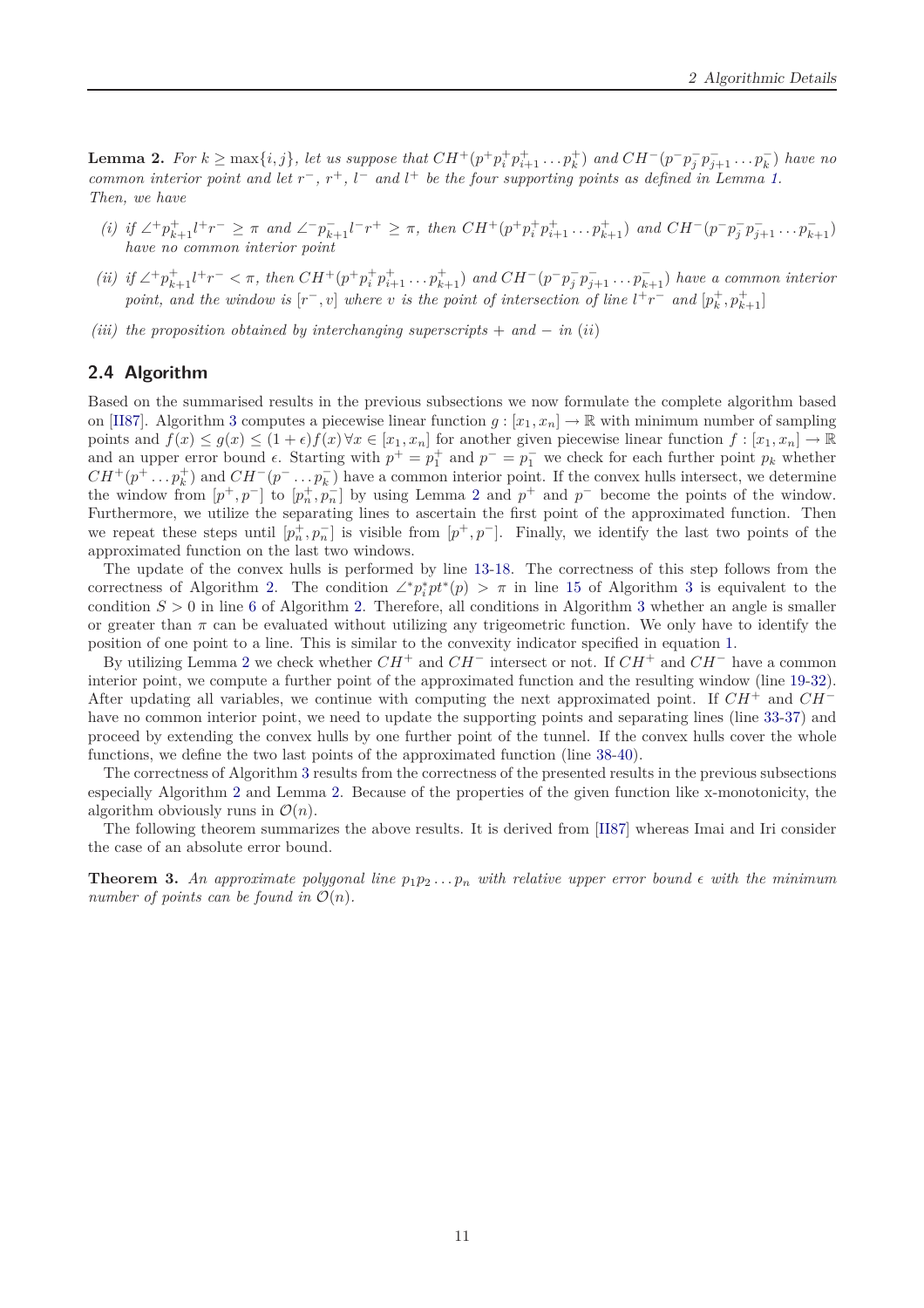**Algorithm 3**: Approximate PWL-function

<span id="page-11-9"></span><span id="page-11-8"></span><span id="page-11-7"></span><span id="page-11-6"></span><span id="page-11-5"></span><span id="page-11-4"></span><span id="page-11-3"></span><span id="page-11-2"></span><span id="page-11-1"></span><span id="page-11-0"></span>**Input**: function *f* defined by  $p_1 = (x_1, y_1), p_2 = (x_2, y_2), \ldots, p_n = (x_n, y_n)$ , error bound  $\epsilon$ **Output:** approximated function  $q_1, q_2, \ldots, q_m$ // Initialization **<sup>1</sup> for** *j=1* **to** *n* **do 2**  $\vert \rho_j^-$  ←− *p*<sub>j</sub>; **3**  $\left[ p_j^+ \leftarrow (x_j, (1+\epsilon)y_j);$ **<sup>4</sup> foreach** *∗ ∈ {*+*, −}* **do**  $p^* \longleftarrow p_1^*$ ; *l <sup>∗</sup> ←− p ∗* 1 **<sup>6</sup>** ; // supporting points  $r^* \longleftarrow r^*$ ;  $s^*(p_1^*)$   $\longleftarrow p_2^*$ ; // right-adjacent point of  $p_1^*$  in  $CH^*$ **8** *t*<sup>\*</sup>( $p_2^*$ ) ←−*p*<sup>\*</sup><sub>1</sub>;// left-adjacent point of  $p_2^*$  in  $CH^*$ **9 10**  $j \leftarrow 1$ ; **<sup>11</sup>** nextWindow *←−* false ; **<sup>12</sup> for** *i* = 3 **to** *n −* 1 **do** // Updating the convex hulls **<sup>13</sup> foreach** *∗ ∈ {*+*, −}* **do**  $p \longleftarrow p_{i-1}^*;$ **15 b while**  $p \neq p^*$  and  $\angle^* p_i^* pt^* (p) > \pi$  do  $p \longleftarrow t^*(p);$ *s***<sup>\*</sup>(***p***) ←−***p***<sup>\*</sup>;**  $t^*(p_i^*) \longleftarrow p;$ // Checking whether the convex hulls intersect or not **<sup>19</sup> foreach** (*∗, ⋄*) *∈ {*(+*, −*)*,*(*−,* +)*}* **do**  $\begin{cases} \n\cdot \text{if not nextWindow and } \angle^* p_i^* l^* r^\diamond < \pi \text{ then} \n\end{cases}$ *q***<sub>j</sub>** ← point of intersection of line  $l^*r^{\diamond}$  and  $[p^*, p^{\diamond}]$ ; **22 j j**  $j + +$ ; **23**  $\vert \cdot \vert \cdot \vert p^{\diamond} \longleftarrow r^{\diamond};$ *p <sup>∗</sup> ←−* point of intersection of line *l ∗ r <sup>⋄</sup>* and [*p ∗ i−*1 *, p<sup>∗</sup> i* **<sup>24</sup>** ];  $s^*(p^*) \longleftarrow p_i^*$ ;  $t^*(p_i^*) \longleftarrow p^*;$ *<i>r***<sup>\*</sup>**←−</del>*p***<sup>\*</sup>; 28** *†* $r^{\diamond}$  **←**  $p_i^{\diamond}$ **;** *l***<sup>\*</sup> ←−***p***<sup>\*</sup>; a**  $l^{\diamond} \longleftarrow p^{\diamond}$ ;  $\textbf{a_1} \quad | \quad \textbf{while} \; \angle^{\diamond} l^{\diamond} r^* s^{\diamond} (l^{\diamond}) < \pi \; \textbf{do} \; l^{\diamond} \longleftarrow s^{\diamond} (l^{\diamond}) ;$ **<sup>32</sup>** nextWindow *←−* true; // Updating the supporting points and separating lines **<sup>33</sup> if not** nextWindow **then <sup>34</sup> foreach** (*∗, ⋄*) *∈ {*(+*, −*)*,*(*−,* +)*}* **do**  $\textbf{a} \textbf{s}$  **a**  $\textbf{b}$  **if**  $\angle^* p_i^* l^\diamond r^* < \pi \textbf{ then}$ *<i>x*  $*$  *<sup>* $*$ *</sup>*  $*r*$ *<sup>* $*$ *</sup><sub>* $*r*$ *<sup>* $*$ *</sup><sub>* $*r*$ *<sup>* $*$ *</sup><sub>* $*r*$ *<sup>* $*$ *</sup>* $*r*$ *<sup>* $*$ *</sup>* $*r*$ *<sup>* $*$ *</sup>* $*r*$  $*$  $*r*$  $*$  $*r*$  $*$  $*r*$  $*$  $*r*$  $*$  $*r*$  $*$  $*r*$  $*$  $*r*$  $*$  $*r*$  $*$  $*r*$  $*$  $*r*$  $*$  $*r*$  $*$ *<i*</sub></sub></sub>  $\begin{aligned} \n\frac{36}{37} \quad \begin{array}{c} \n\text{if} \quad V \quad \overleftarrow{\text{while}} \quad P_i^i, \ \mathcal{L}^* p_i^* l^{\circ} s^{\circ} (l^{\circ}) < \pi \text{ do } l^{\circ} \longleftarrow s^{\circ} (l^{\circ}); \ \n\end{array} \n\end{aligned}$ // Compute the two last approximated points **38** *m* ←−*j* − 1; **39**  $q_{m-1}$  ← point of intersection of line  $l^-r^+$  and  $[p^+, p^-]$ ; **40**  $q_m \leftarrow$  point of intersection of line  $l^-r^+$  and  $[p_n^+, p_n^-]$ ; **<sup>41</sup> return** *q*1*, . . . , qm*;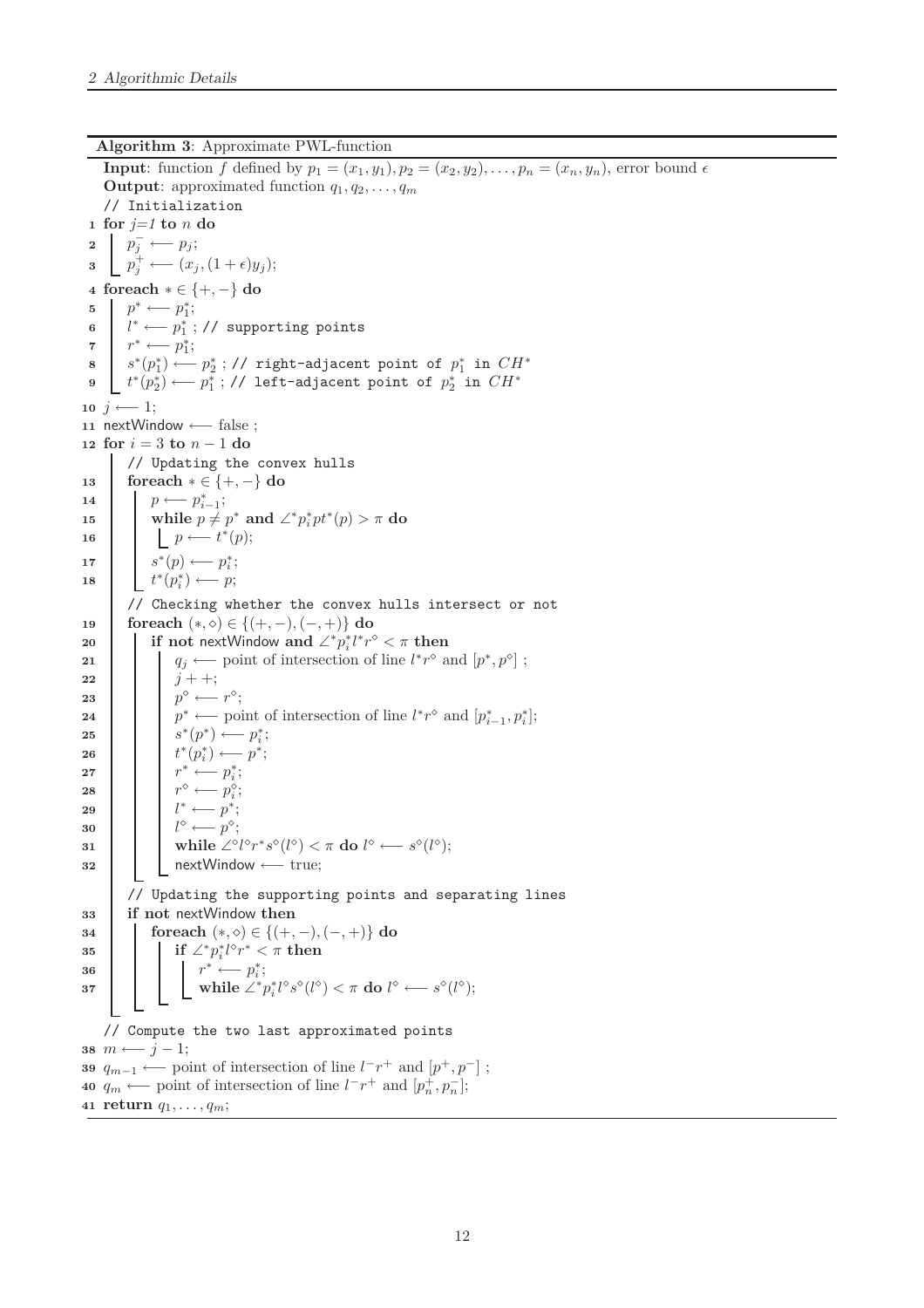#### <span id="page-12-0"></span>**2.5 Output: Upper Bound**

As mentioned in Section [1](#page-3-0) our goal is to minimize the number of sampling points of a given piecewise linear function  $f: [x_1, x_n] \to \mathbb{R}$ . Algorithm [3](#page-11-0) computes an upper bound  $g: [x_1, x_n] \to \mathbb{R}$  with  $g \leq (1 + \epsilon)f$  for a given relative error bound  $\epsilon$ . The number of sampling points is minimum restricted to the *x*-range between  $x_1$ and  $x_n$ . Hence, the approximated function fulfils all constraints.

In Figure [7](#page-12-1) and [8](#page-13-3) we plot an example taken from our application. The function defines the travel-time for a certain street section dependent from the moment of pulling into this section. The given function has 125 sampling points whereas many points lie on the lines. The determined upper bound has nine sampling points. That means, seven windows are determined. These windows are plotted in Figure [7.](#page-12-1)



<span id="page-12-1"></span>Figure 7: This figure illustrates the result of Algorithm [3.](#page-11-0) We approximate a piecewise linear function with 125 sampling points taken from our application and plot the tunnel (dashed) with the determined windows. The lower border of the tunnel is the given function which defines the travel-time for a certain street section dependent from the moment of pulling into this section.

Figure [8](#page-13-3) also shows the example with 125 sampling points. Compared to Figure [7](#page-12-1) this figure illustrates the approximated function with nine sampling points which is an upper bound of the given function.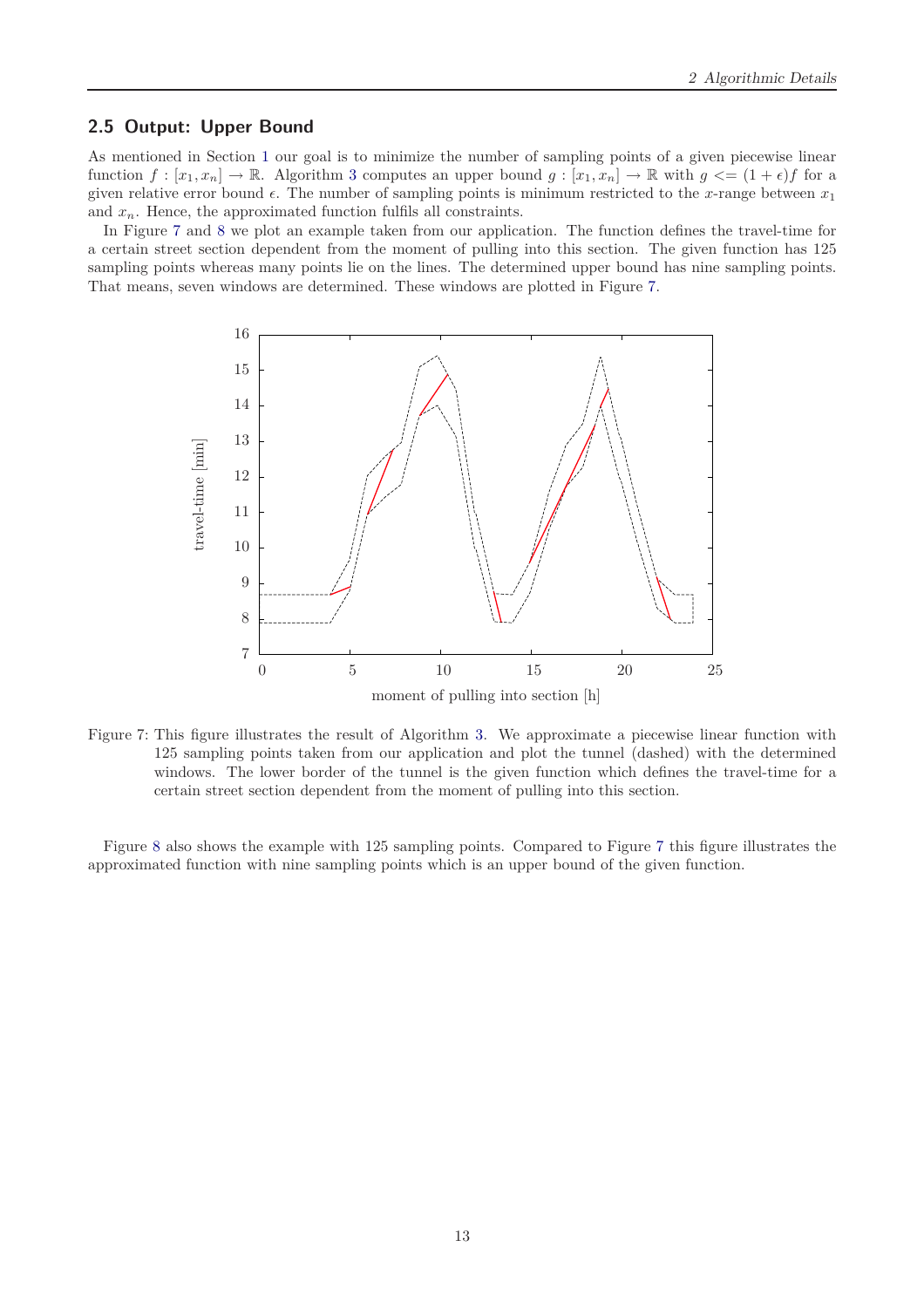

<span id="page-13-3"></span>Figure 8: Same as Figure [7](#page-12-1) but the resultant piecewise linear approximated function instead of the windows is plotted.

Furthermore, the given piecewise linear functions satisfy the FIFO-property. In our experiments Algorithm [3](#page-11-0) always preserves this property on the computed upper bounds, but we do not have yet a proof for the following Hypothesis [1.](#page-13-4)

<span id="page-13-4"></span>**Hypothesis 1.** *If the input function fulfils the FIFO-property, the approximated function, which is an upper bound of the input function, also satisfy the FIFO-property.*

## <span id="page-13-0"></span>**3 Experiments**

#### <span id="page-13-1"></span>**3.1 Environment**

All experiments were conducted using one core of a Quad Core Intel Xeon E5345 Processor running at 2*.*33 GHz. The machine has 16 GB RAM and is running openSuSE version 10.3 with kernel 2.6.22.17 x86 64. The programs used for the approximation (Section [3.3\)](#page-14-0) were compiled using gcc version 4.2.1 with optimization level 3 whereas we used gcc version 4.2.3 for the programs evaluating the benefit for our application (Section [3.4\)](#page-17-0). The CPU was running in 64bit mode. This environment is the same as used in [\[BDSV09\]](#page-23-2).

#### <span id="page-13-2"></span>**3.2 Instances**

For our experiments described in the following sections, we used a real-world time-dependent road network of Germany provided by PTV AG for scientific use. The initial point of our computation is a preprocessed timedependent contraction hierarchy of this graph. It has approximately 4*.*7 million nodes and 18*.*9 million edges. Further information about time-dependent contraction hierarchies can be found in [\[BDSV09\]](#page-23-2). The network reflects the traffic at midweek (Tuesday till Thursday) which leads to *≈* 12% time-dependent edges. That means, the edge weights of 2 246 790 edges are given as periodic, piecewise linear functions instead of constants specifying the time it takes to travel each edge by car. Figure [9](#page-14-1) shows the cumulative distrubution function (CDF) of the given travel-time functions' number of sampling points which ranges between 4 and 8220. About 82% (99%) of the functions have less than 100 (1 000) points. In average each travel-time function has 88*.*7 sampling points.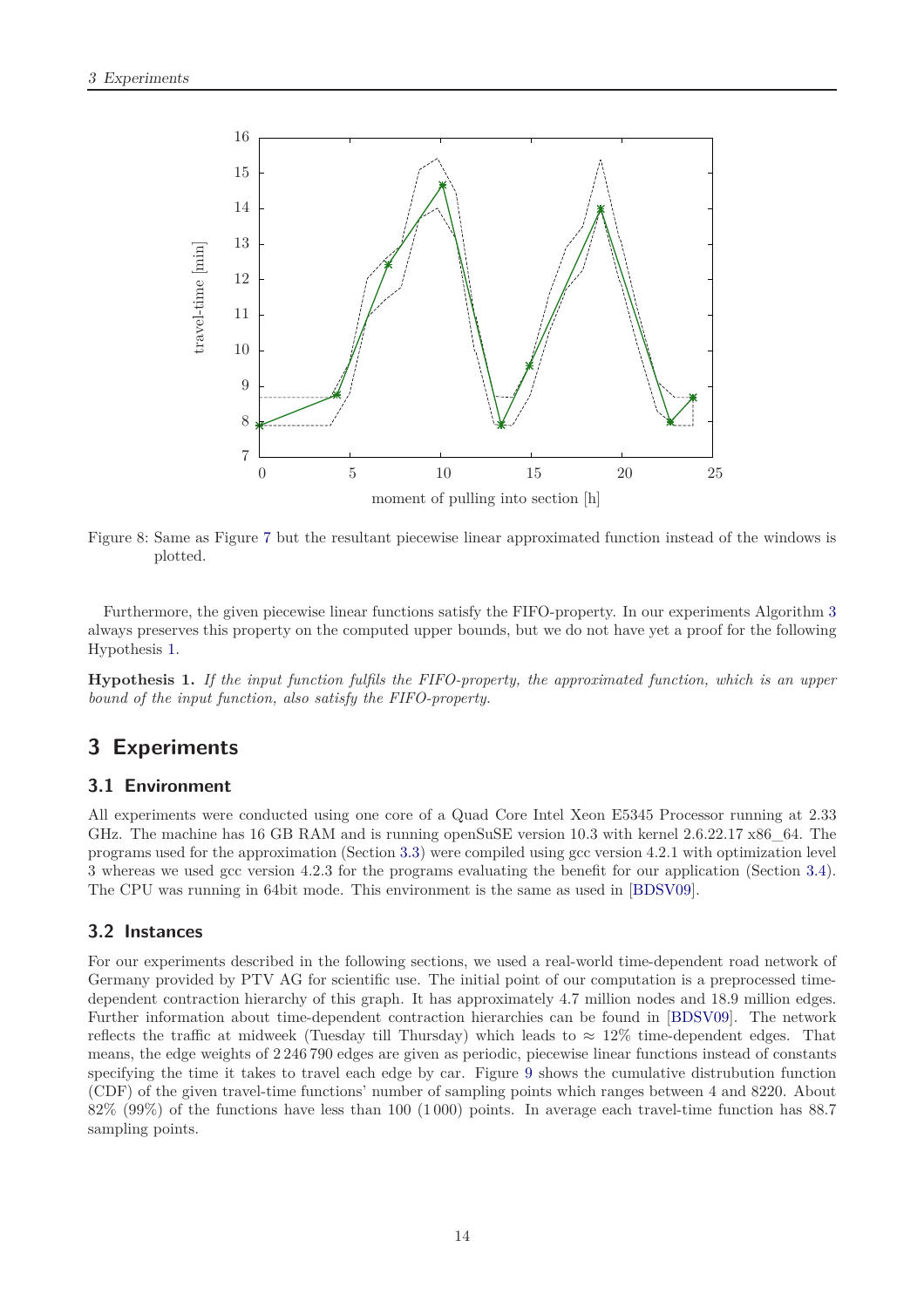

<span id="page-14-1"></span>Figure 9: Plot of the cumulative distribution function (CDF) of the given travel-time functions' number of sampling points. The y-axis shows the possibility that a function have less than the given number of points.

The same network is also used in the experiments of [\[BDSV09\]](#page-23-2). Accordingly, the results are comparable.

#### <span id="page-14-0"></span>**3.3 Results - Computing Upper Bounds**

In our experiments we approximate the travel-time functions of all given edges with more than two sampling points. All time-dependent edges of the input graph fulfill this condition. We repeat this computation for several relative upper error bounds. The results are presented in this section. In the following plots we only consider a relative upper error bound of 0*.*01 and 0*.*1. Further plots with other relative upper error bounds are depicted in the appendix section [6.](#page-22-0) The given numerical results contain all considered relative upper error bounds.

Figure [10](#page-15-0) shows the average runtime per given point over 100 runs depending on the input complexity. Most of the values are arithmetic means because there are several travel-time functions with the same input complexity. The measured runtime is not absolutely linear in terms of the input complexity. This behaviour dues probably to memory operations.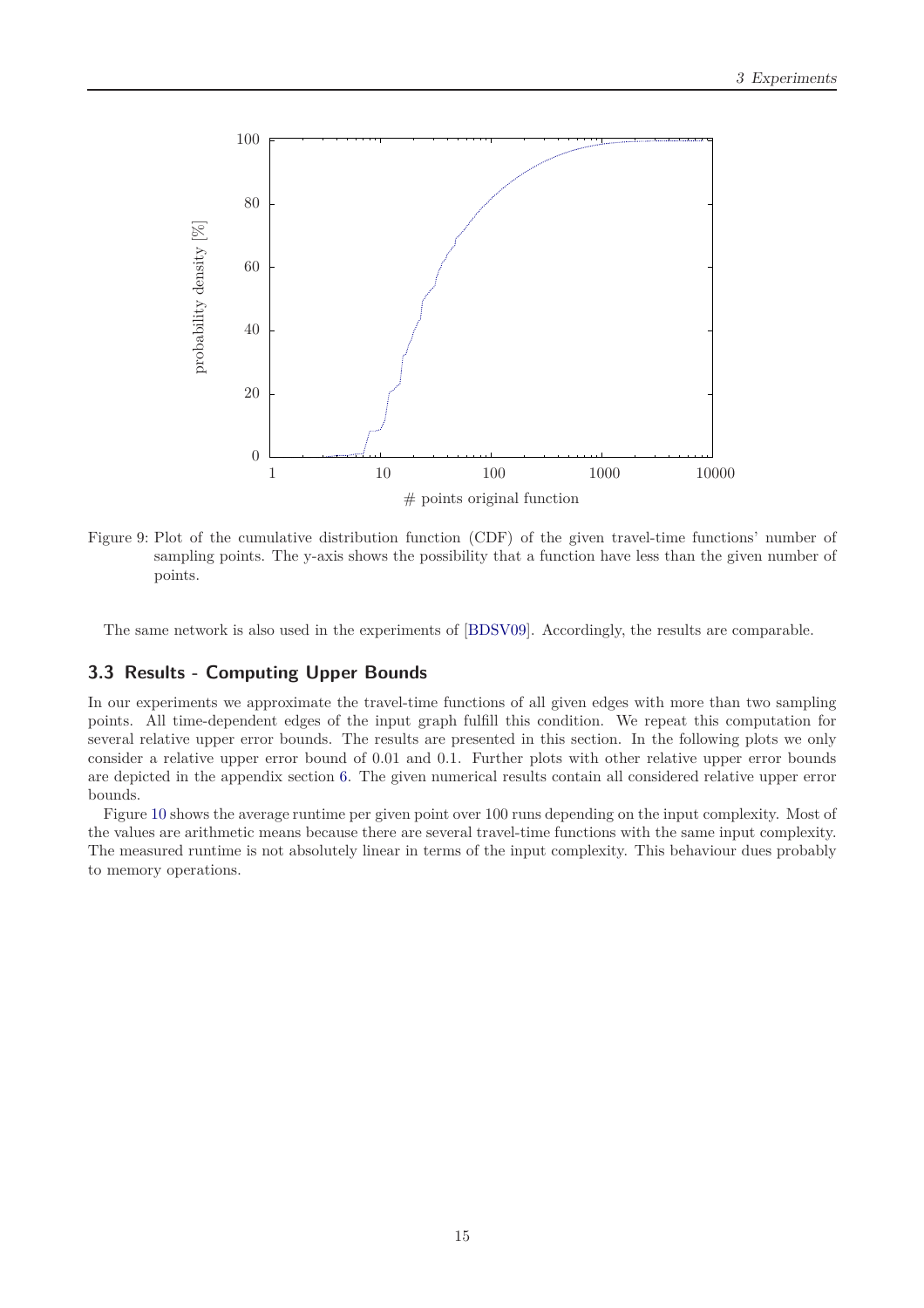

<span id="page-15-0"></span>Figure 10: This figure shows the runtime per point of the original function depending on the input complexity for the relative upper error bounds 0*.*01 and 0*.*1.

Table [1](#page-15-1) gives exact numerical results for several input complexities. For each considered relative upper error bound the total runtime per given point is denoted.

|       | $n=10$     | $n=100$    | $n = 500$ | $n = 1000$ | $n = 2502$ | $n = 5000$ | $n = 8220$ |
|-------|------------|------------|-----------|------------|------------|------------|------------|
| 0.010 | 166.0 ns   | $109.5$ ns | $96.2$ ns | $97.3$ ns  | $95.3$ ns  | 94.4 ns    | $96.0$ ns  |
| 0.025 | $159.5$ ns | $102.7$ ns | $92.0$ ns | 94.7 ns    | 93.7 ns    | 88.9 ns    | $93.4$ ns  |
| 0.050 | 149.0 ns   | $97.5$ ns  | $89.3$ ns | $91.7$ ns  | $89.2$ ns  | $88.9$ ns  | $94.1$ ns  |
| 0.075 | $141.6$ ns | $95.1$ ns  | $89.4$ ns | $91.1$ ns  | $89.8$ ns  | $90.2$ ns  | 89.7 ns    |
| 0.100 | $139.8$ ns | $97.0$ ns  | $89.1$ ns | $91.1$ ns  | 89.1 ns    | $89.8$ ns  | $85.6$ ns  |

<span id="page-15-1"></span>Table 1: Some explicit numerical results for easier comparison. For several relative upper error bounds and different input complexities *n* the total runtime per point is indicated.

Table [2](#page-15-2) shows for each relative upper error bound the maximum and the minimum value of the measured runtime with the corresponding input complexities. The total runtime per point amounts between 49*.*6 ns and 914*.*1 ns.

|       | min total runtime       | max total runtime        |
|-------|-------------------------|--------------------------|
| 0.010 | $49.6 \text{ ns } (10)$ | $629.9 \text{ ns} (20)$  |
| 0.025 | $49.8 \text{ ns } (10)$ | $914.1 \text{ ns } (12)$ |
| 0.050 | $49.8 \text{ ns } (10)$ | $544.5$ ns               |
| 0.075 | $55.3 \text{ ns } (10)$ | $831.0 \text{ ns} (13)$  |
| 0.100 | $51.7 \text{ ns} (10)$  | $661.7 \text{ ns}$ (     |

<span id="page-15-2"></span>Table 2: Some explicit numerical results. For several relative upper error bounds the smallest and the greatest value of the measured runtime per point are indicated. The number in brackets identify an input complexity leading to this value. For minimum values the maximal corresponding input complexity is mentioned. For maximum values the minimum corresponding input complexity is given.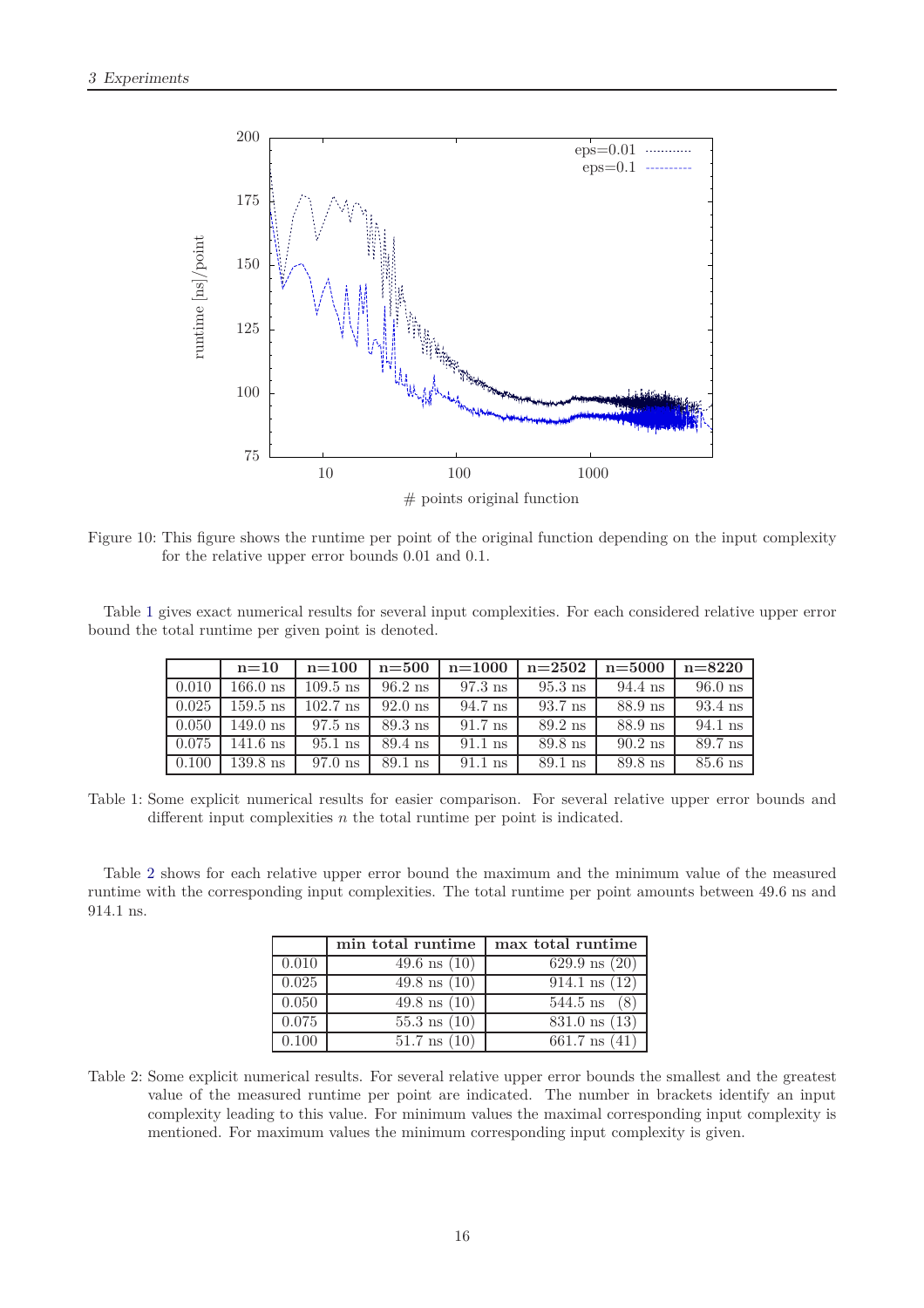Except from the runtime we are also interested in the output complexity. In our experiments all approximated functions have less than 72 sampling points. Figure [11](#page-16-0) illustrates the ratio of the output complexity to the input complexity. Most of the values of the output complexities are average values because several of the given functions have the same input complexity.



<span id="page-16-0"></span>Figure 11: In this figure we plot the output complexity depending on the input complexity for an upper relative error bound of 0*.*01 and 0*.*1 respectively.

Table [3](#page-16-1) gives exact numerical results for several relative upper error bounds. For each considered input complexity the average output complexity is denoted.

|       | $n=10$                | $n=100$       | $n=500$        | $n = 1000$ | $n=2502$ | $n = 5000$ | $n = 8220$ |
|-------|-----------------------|---------------|----------------|------------|----------|------------|------------|
| 0.010 | 7.8                   | 19.9          | 22.5           | 19.9       | 14.3     |            |            |
| 0.025 | . .                   | 14.6          | $\overline{ }$ | 9.8        | 79<br>   | 4.U        |            |
| 0.050 | $6.1\,$               | $10.0\,$      | $6.3\,$        | 5.6        | 4.3      | 3.0        |            |
| 0.075 | 5.1                   | $^{\prime}.4$ | 4.6            | 4. 1       | 4.0      | 3.0        |            |
| .100  | $\overline{ }$<br>4., | 0.U           | 27<br>. G      | 3.5        | 3.0      | 2.0        |            |

<span id="page-16-1"></span>Table 3: Some explicit numerical results for easier comparison. For several relative upper error bounds and different input complexities *n* the number of approximated sampling points is indicated.

Table [4](#page-17-1) shows for each considered relative upper error bound the minimum and maximum value of the output complexity. Furthermore, the corresponding input complexity are mentioned like described above. The output complexity lies between 2 and 72.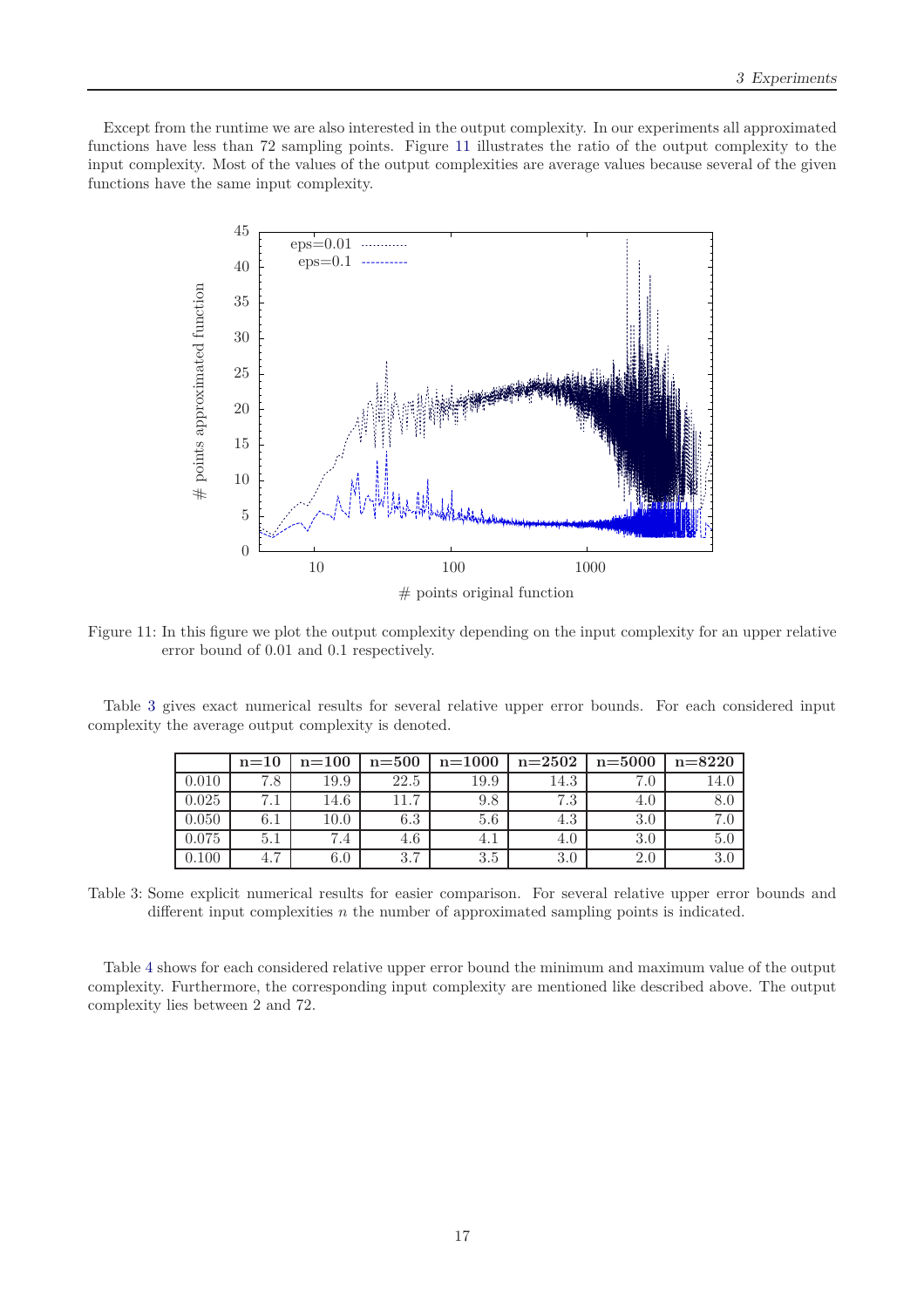|       | minimum    | maximum     |
|-------|------------|-------------|
| 0.010 | (718)<br>2 | 72 (207)    |
| 0.025 | 2(2446)    | (367)<br>56 |
| 0.050 | 2(5048)    |             |
| 0.075 | 2(6027)    | '36'<br>34  |
| 0.100 | 2(7283)    | 39          |

<span id="page-17-1"></span>Table 4: Some explicit numerical results for easier comparison. For several relative upper error bounds the minimal and maximal output complexities are indicated. As in Table [2](#page-15-2) the number in brackets identify an input complexity leading to this result.

Furthermore, we also consider the overall complexity of the used graph. It has a total of 215 858 628 sampling points as input. Table [5](#page-17-2) gives some numerical results regarding the output complexity of the computed approximated graphs, the compression ratio and the saving for several relative upper error bounds  $\epsilon$ . The output complexity lies between 29 865 037 ( $\epsilon$ =0.1) and 53 308 993 ( $\epsilon$ =0.01). The compression ratio ranges between 4.05  $(\epsilon=0.01)$  and 7.23  $(\epsilon=0.1)$ . The saving is between 75.30%  $(\epsilon=0.01)$  and 86.16%  $(\epsilon=0.1)$ .

|       | output complexity | compression ratio | $\%$<br>saving |
|-------|-------------------|-------------------|----------------|
| 0.000 | 215858628         |                   | 0.00           |
| 0.010 | 53 308 993        | 4.05              | 75.30          |
| 0.025 | 45986640          | 4.69              | 78.70          |
| 0.050 | 38 375 260        | 5.62              | 82.22          |
| 0.075 | 33018612          | 6.54              | 84.70          |
| 0.100 | 29 865 037        | 7.23              | 86.16          |

<span id="page-17-2"></span>Table 5: Compression ratio and saving for different relative upper error bounds.

#### <span id="page-17-0"></span>**3.4 Results - Benefit for Application**

In order to analyse the benefit of approximations determined with the presented algorithm for our application we generalize Algorithm [3.](#page-11-0) We compute approximations lying in a tunnel defined by a relative upper and lower error bound  $\epsilon$ . Hence, the approximated travel-times are always within a factor  $1 \pm \epsilon$  from the true travel-time. We perform 1000 random *s*-*t* queries whereas the source *s*, target *t* and the starting time are picked uniformly at random. The option Stall-on-Demand was deactivated.

In the following, we study three aspects. We focus on space requirements, query times and exactness of the performed queries.

#### **Space Requirements**

For several error bounds we measured the needed space per node and determined the space overhead. The results are plotted in Figure [12.](#page-18-0)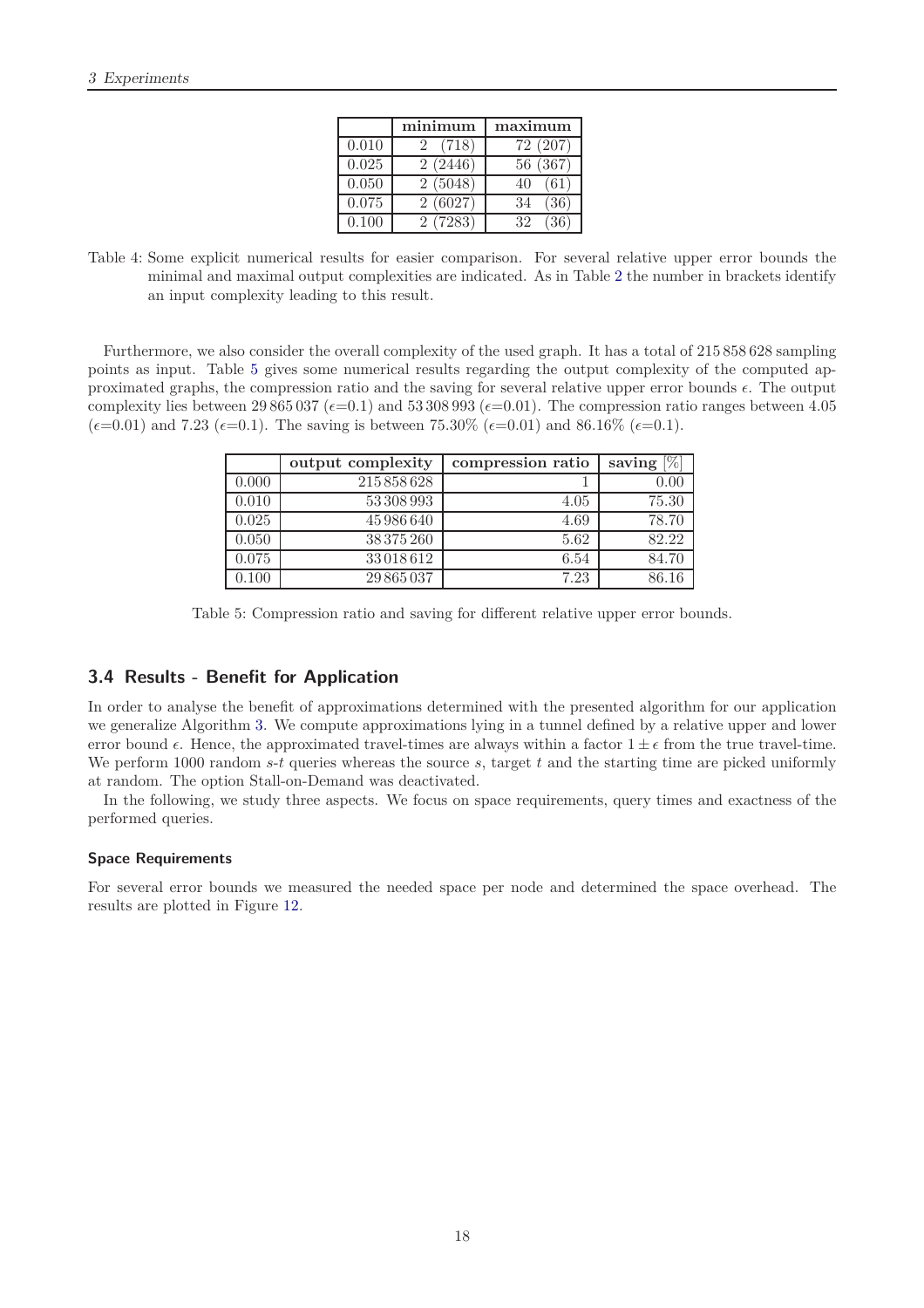

relative error bounds of approximation

<span id="page-18-0"></span>Figure 12: This figure shows the determined space overhead for several error bounds. The difference between the error bound  $\epsilon=0$  (no approximation) and the other values illustrates the saving.

In Table [6](#page-18-1) the numerical results are indicated. The saving of space overhead in comparision to the original time-dependent contraction hierarchy ( $\epsilon = 0$ ) is between 76.24\% and 96.75\%.

|        | output complexity | space overhead<br>[B/n] | saving $[\%]$ |
|--------|-------------------|-------------------------|---------------|
| 0.0000 | 215858628         | 739.4                   | $\theta$      |
| 0.0010 | 64 191 034        | 175.7                   | 76.24         |
| 0.0025 | 58226735          | 153.5                   | 79.24         |
| 0.0050 | 53272119          | 135.1                   | 81.73         |
| 0.0075 | 50163074          | 123.6                   | 83.29         |
| 0.0100 | 47816427          | 114.9                   | 84.46         |
| 0.0250 | 38038689          | 78.9                    | 89.33         |
| 0.0500 | 29 357 222        | 46.8                    | 93.67         |
| 0.0750 | 25 291 908        | 31.8                    | 95.69         |
| 0.1000 | 23 1 20 6 8 1     | 24.1                    | 96.75         |

<span id="page-18-1"></span>Table 6: Some explicit numerical results for easier comparison. For several relative error bounds the output complexity, space overhead and saving of space overhead are indicated.

#### **Query Time**

For the 1 000 random *s*-*t* queries we determine the average runtime for each approximated time-dependent contraction hierarchy and compare it with the query time on the original contraction hierarchy. The experiments show a reduction of the query times for error bounds  $\epsilon \leq 0.05$ . The results are presented in Figure [13.](#page-19-0)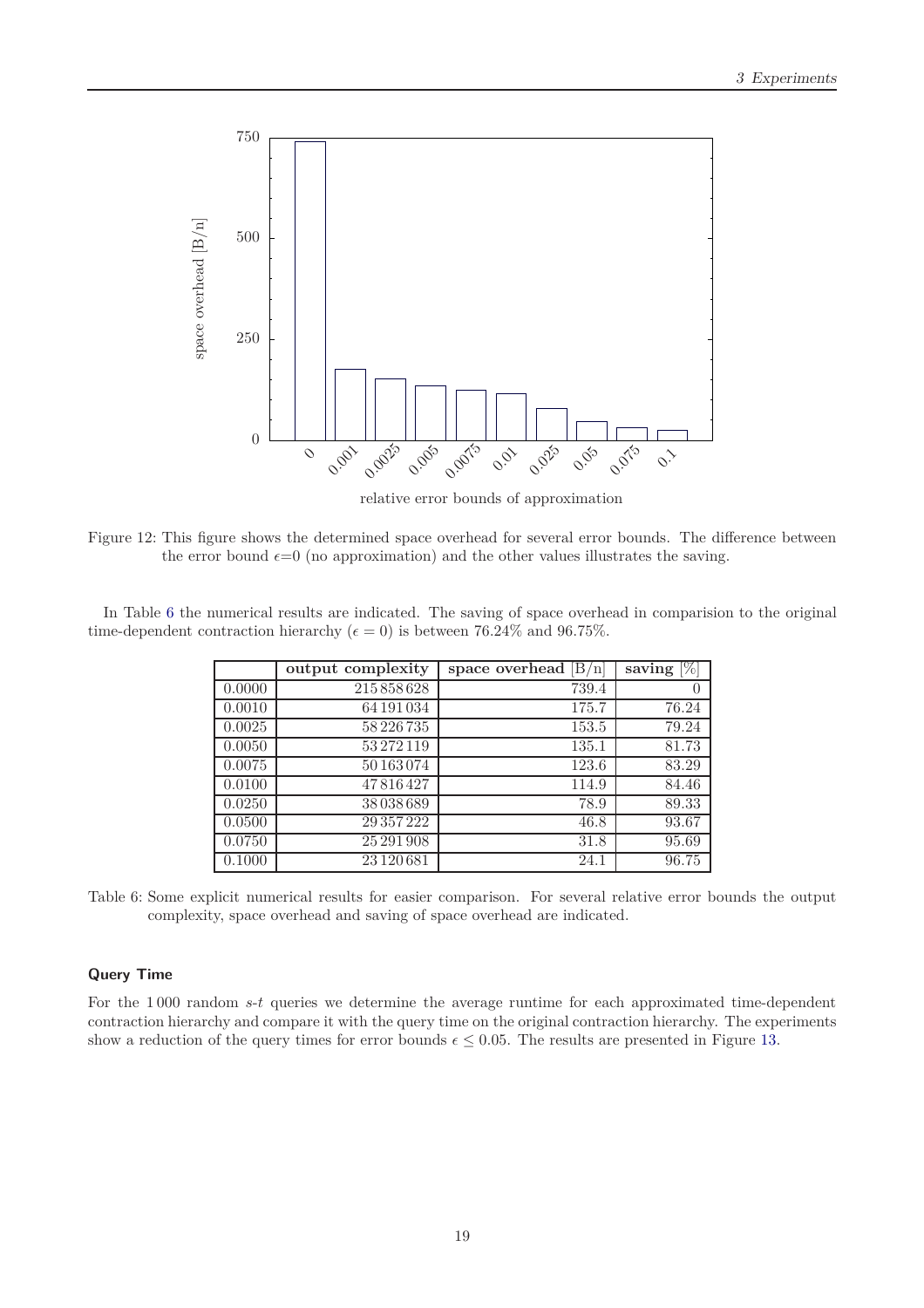

relative error bounds of approximation

<span id="page-19-0"></span>Figure 13: This figure illustrates the average query time for several error bounds. The saving is the difference between the value of  $\epsilon = 0$  (no approximation) and the other values.

Table [7](#page-19-1) gives the numerical results regarding query times. The query time profits from the approximation. It is between 2*.*28 ms (original contraction hierarchy) and 1*.*84 ms (approximated contraction hierarchy with error bound 0*.*05).

|        | m <sub>S</sub>  <br>query time |
|--------|--------------------------------|
| 0.0000 | 2.28                           |
| 0.0010 | 2.01                           |
| 0.0025 | 1.98                           |
| 0.0050 | 1.95                           |
| 0.0075 | 1.93                           |
| 0.0100 | 1.91                           |
| 0.0250 | 1.86                           |
| 0.0500 | 1.84                           |
| 0.0750 | 1.87                           |
| 0.1000 | 1.94                           |

<span id="page-19-1"></span>Table 7: Some explicit numerical results for easier comparison. For several relative error bounds the average query times are indicated.

#### **Exactness**

One goal of approximation is to preserve the most important characteristics as the geometrically run of the given function. This is very important in order to obtain the exactness. In our experiments we measured the differences between the computed travel-time and the exact travel-time. We determine relative and absolute values of the errors. Figure [14](#page-20-0) shows the maximum and average absolute error for each considered approximation error bound. Figure [15](#page-20-1) presents the same results for the relative error.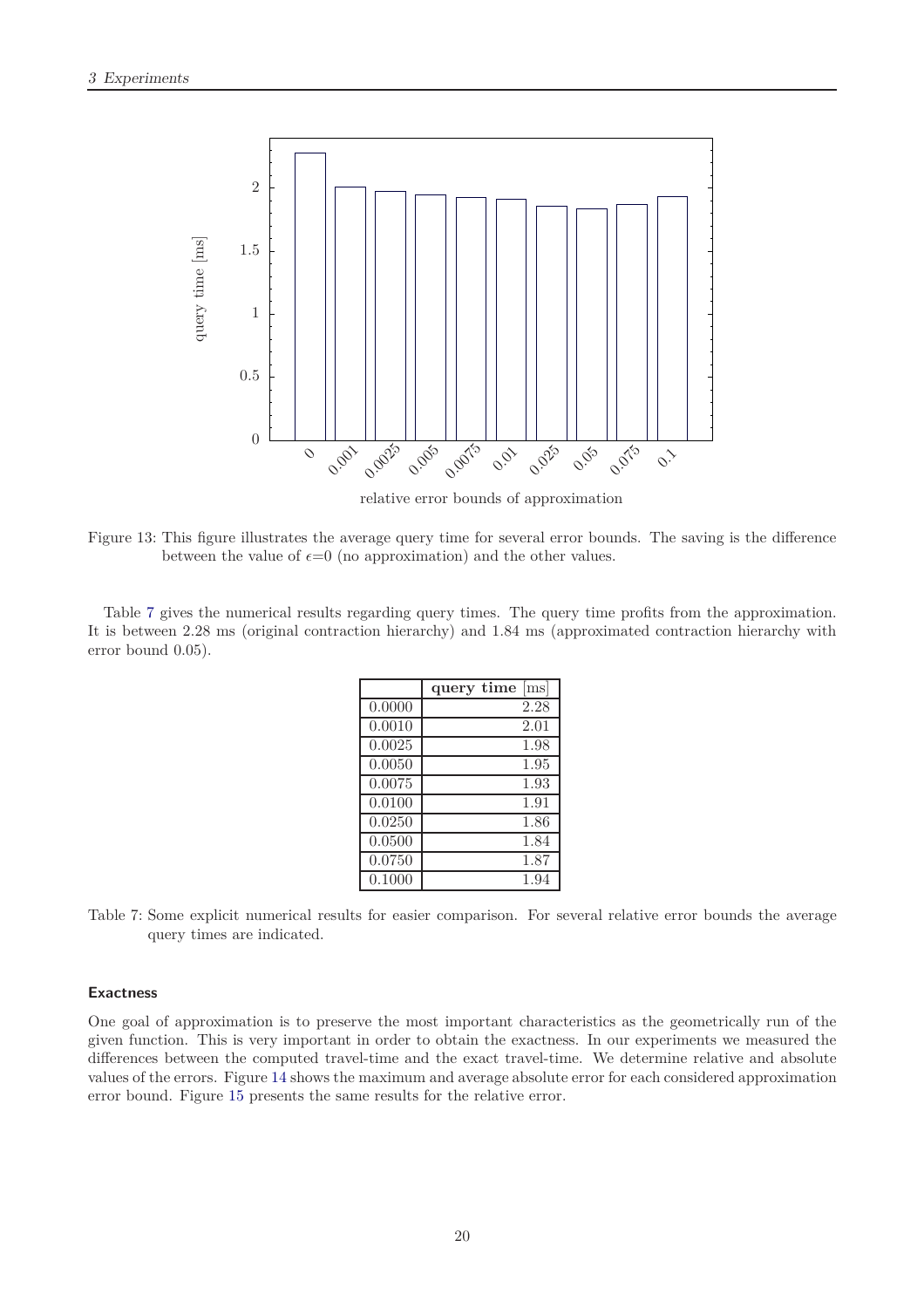

<span id="page-20-0"></span>Figure 14: The absolute error of the performed queries.



<span id="page-20-1"></span>Figure 15: Like Figure [14](#page-20-0) but with relative instead of absolute error.

Table [8](#page-21-2) shows the numerical results concerning the exactness of the performed random *s*-*t* queries. The error increases rather fast with the error bound of the approximation. Consequently, we have to find a trade-off between travel-time functions with less sampling points and exactness of queries.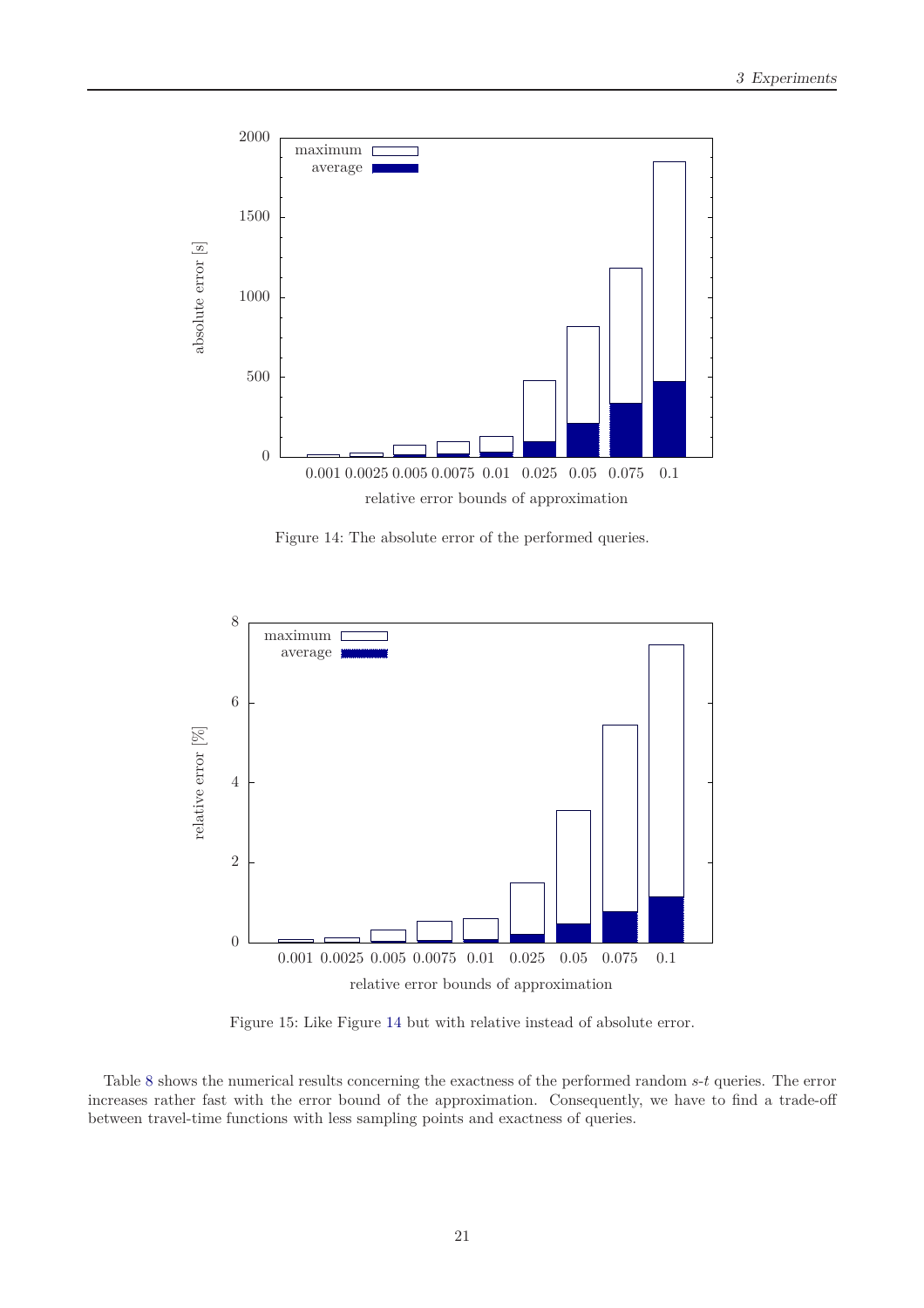|        | $max$ abs. $err$  s | [%]<br>max rel. err | avg abs. $err$  s | avg rel. $err$ [%] |
|--------|---------------------|---------------------|-------------------|--------------------|
| 0.0010 | 15.788              | 0.074               | 2.829             | 0.006              |
| 0.0025 | 30.676              | 0.126               | 7.007             | 0.016              |
| 0.0050 | 75.659              | 0.320               | 14.577            | 0.036              |
| 0.0075 | 98.452              | 0.539               | 22.958            | 0.057              |
| 0.0100 | 129.407             | 0.608               | 31.146            | 0.077              |
| 0.0250 | 479.781             | 1.503               | 97.485            | 0.220              |
| 0.0500 | 821.673             | 3.307               | 214.098           | 0.470              |
| 0.0750 | 1 1 8 6 .00 5       | 5.447               | 340.245           | 0.782              |
| 0.1000 | 1847.365            | 7.449               | 474.786           | 1.151              |

<span id="page-21-2"></span>Table 8: Some explicit numerical results for easier comparison. For several relative error bounds used for approximation the different determined errors are indicated.

## <span id="page-21-0"></span>**4 Future Work**

We do not know yet whether the upper bounds computed by Algorithm [3](#page-11-0) preserves the FIFO-property. In our experiments the approximated function always fulfills the FIFO-property, if the input function satisfy it and we compute upper bounds. The challenge is to proof Hypothesis [1](#page-13-4) or to find a counter-example.

Furthermore, our experiments show that the FIFO-property is not preserved, if we compute piecewise linear functions lying inside a corridor around the given functions. If an approximated function violates the FIFOproperty, it should be adjusted. This is currently not supported.

The current implementation only minimizes the output complexity. On the other hand, it is interesting to minimize also the gap between given function and approximated function. The task is to find an approximated function with minimum number of sampling points minimizing the error.

## <span id="page-21-1"></span>**5 Conclusion**

In this work, we computed upper bounds of piecewise linear functions. Therefore, we implemented a linear time algorithm of Imai and Iri [\[II87\]](#page-23-0). In our experiments we approximated travel-time functions of a time-dependent contraction hierarchy. We analyzed the results and study the benefit for our application, time-dependent route planning.

The experiments show that in practice the runtime of the approximation algorithm is not absolutely linear probably because of memory operations. But the complexity reduction is remarkable. Our application takes advantage of less sampling points per edge. But of course the approximation of the travel-time functions leads to a cognizable error. Consequently, we have to find a trade-off between less sampling points and exactness of queries.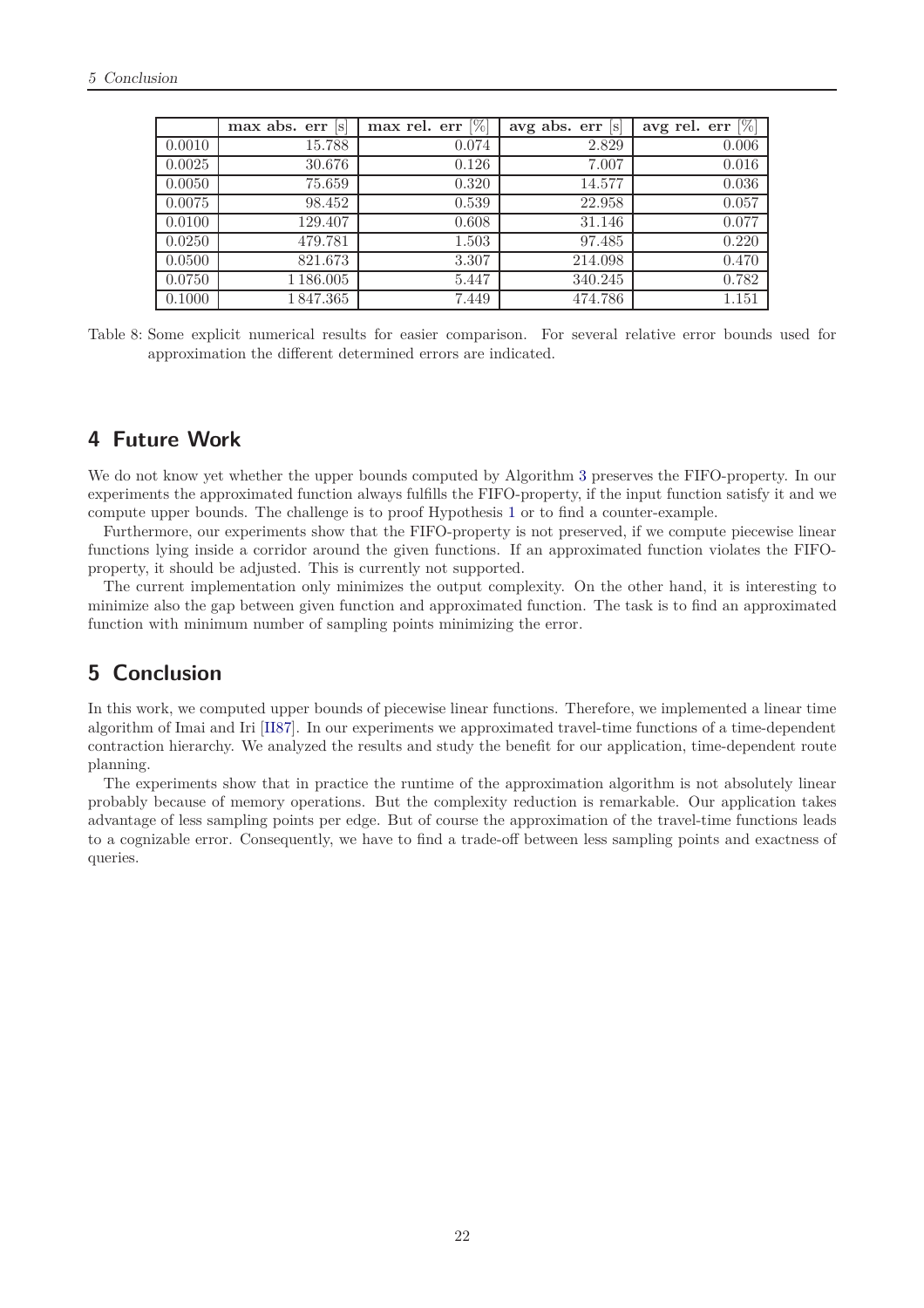## <span id="page-22-0"></span>**6 Appendix**



Figure 16: This figure shows as Figure [10](#page-15-0) the runtime per point of the original function depending on the input complexity for all considered relative upper error bounds.



Figure 17: In this figure we plot as in Figure [11](#page-16-0) the output complexity depending on the input complexity.